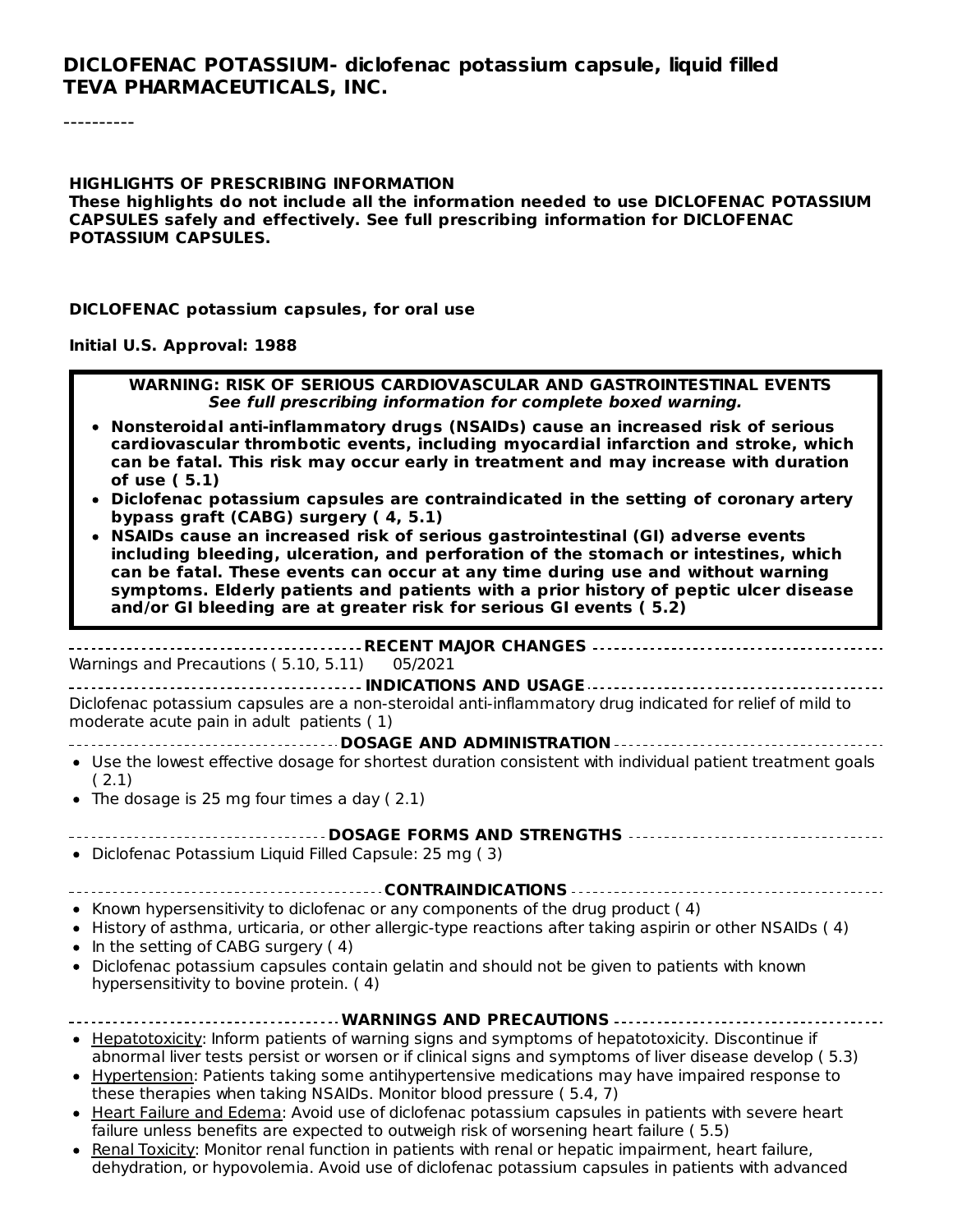dehydration, or hypovolemia. Avoid use of diclofenac potassium capsules in patients with advanced renal disease unless benefits are expected to outweigh risk of worsening renal function ( 5.6) Anaphylactic Reactions: Seek emergency help if an anaphylactic reaction occurs ( 5.7)

- Exacerbation of Asthma Related to Aspirin Sensitivity: Diclofenac potassium capsules are contraindicated in patients with aspirin-sensitive asthma. Monitor patients with preexisting asthma (without aspirin sensitivity) ( 5.8)
- Serious Skin Reactions: Discontinue diclofenac potassium capsules at first appearance of skin rash or other signs of hypersensitivity ( 5.9)
- Drug Reaction with Eosinophilia and Systemic Symptoms (DRESS): Discontinue and evaluate clinically ( 5.10).
- Fetal Toxicity: Limit use of NSAIDs, including diclofenac potassium capsules, between about 20 weeks to 30 weeks in pregnancy due to the risk of oligohydramnios/fetal renal dysfunction. Avoid use of NSAIDs in women at about 30 weeks gestation and later in pregnancy due to the risks of oligohydramnios/fetal renal dysfunction and premature closure of the fetal ductus arteriosus ( 5.11, 8.1).
- Hematologic Toxicity: Monitor hemoglobin or hematocrit in patients with any signs or symptoms of  $\bullet$ anemia ( 5.11, 7)

**ADVERSE REACTIONS** Most common adverse reactions (incidence  $\geq 1\%$ ) are gastrointestinal experiences including abdominal pain, constipation, diarrhea, dyspepsia, nausea, vomiting, dizziness, headache, somnolence, pruritus, and increased sweating ( 6.1)

#### **To report SUSPECTED ADVERSE REACTIONS, contact Bionpharma Inc., at 1-888-235-BION or 1-888-235-2466 or FDA at 1-800-FDA-1088 or www.fda.gov/medwatch.**

#### **DRUG INTERACTIONS**

- Drugs that Interfere with Hemostasis (e.g. warfarin, aspirin, SSRIs/SNRIs): Monitor patients for bleeding who are concomitantly taking diclofenac potassium with drugs that interfere with hemostasis. Concomitant use of diclofenac potassium and analgesic doses of aspirin is not generally recommended  $(7)$
- ACE Inhibitors, Angiotensin Receptor Blockers (ARB), or Beta-Blockers: Concomitant use with diclofenac potassium may diminish the antihypertensive effect of these drugs. Monitor blood pressure ( 7)
- ACE Inhibitors and ARBs: Concomitant use with diclofenac potassium in elderly, volume depleted, or those with renal impairment may result in deterioration of renal function. In such high risk patients, monitor for signs of worsening renal function ( 7)
- Diuretics: NSAIDs can reduce natriuretic effect of furosemide and thiazide diuretics. Monitor patients to assure diuretic efficacy including antihypertensive effects ( 7)
- Digoxin: Concomitant use with diclofenac potassium can increase serum concentration and prolong half-life of digoxin. Monitor serum digoxin levels ( 7)

**USE IN SPECIFIC POPULATIONS** Infertility: NSAIDs are associated with reversible infertility. Consider withdrawal of diclofenac potassium in women who have difficulties conceiving ( 8.3)

Pediatric use information is approved for Assertio Therapeutics Inc's ZIPSOR (diclofenac potassium) Capsules. However, due to Assertio Therapeutics Inc's marketing exclusivity rights, this drug product is not labeled with that information.

#### **See 17 for PATIENT COUNSELING INFORMATION and Medication Guide.**

#### **Revised: 9/2021**

#### **FULL PRESCRIBING INFORMATION: CONTENTS\* WARNING: RISK OF SERIOUS CARDIOVASCULAR AND GASTROINTESTINAL EVENTS**

#### **1 INDICATIONS AND USAGE**

## **2 DOSAGE AND ADMINISTRATION**

- 2.1 General Dosing Instructions
- 2.2 Dosage Adjustments in Patients with Hepatic Impairment
- 2.3 Non-Interchangeability with Other Formulations of Diclofenac

## **3 DOSAGE FORMS AND STRENGTHS**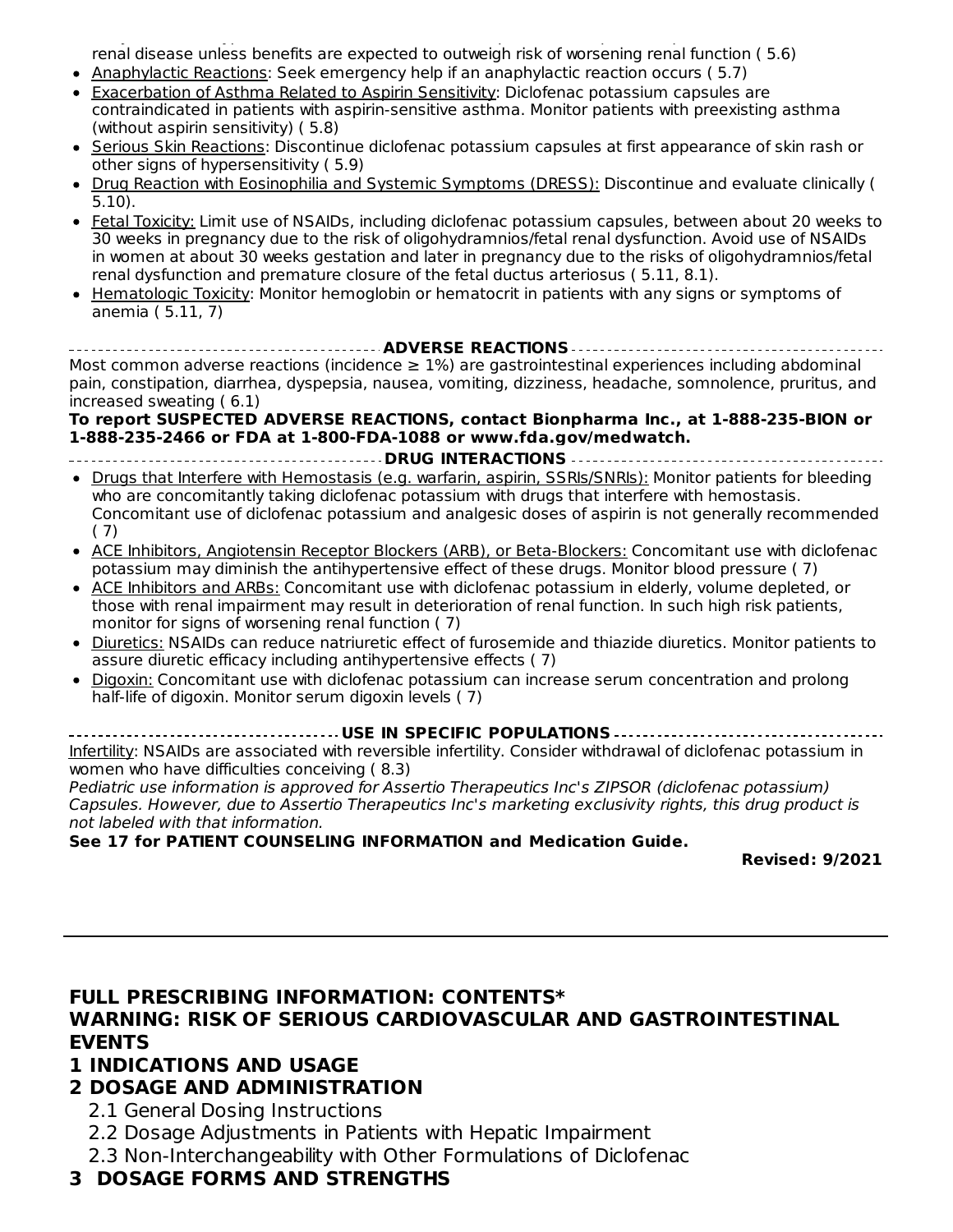## **4 CONTRAINDICATIONS**

## **5 WARNINGS AND PRECAUTIONS**

- 5.1 Cardiovascular Thrombotic Events
- 5.2 Gastrointestinal Bleeding, Ulceration, and Perforation
- 5.3 Hepatotoxicity
- 5.4 Hypertension
- 5.5 Heart Failure and Edema
- 5.6 Renal Toxicity and Hyperkalemia
- 5.7 Anaphylactic Reactions
- 5.8 Exacerbation of Asthma Related to Aspirin Sensitivity
- 5.9 Serious Skin Reactions
- 5.10 Drug Reaction with Eosinophilia and Systemic Symptoms (DRESS)
- 5.11 Fetal Toxicity
- 5.12 Hematologic Toxicity
- 5.13 Masking of Inflammation and Fever
- 5.14 Laboratory Monitoring

## **6 ADVERSE REACTIONS**

6.1 Clinical Trials Experience

## **7 DRUG INTERACTIONS**

## **8 USE IN SPECIFIC POPULATIONS**

- 8.1 Pregnancy
- 8.2 Lactation
- 8.3 Females and Males of Reproductive Potential
- 8.4 Pediatric Use
- 8.5 Geriatric Use

## **10 OVERDOSAGE**

## **11 DESCRIPTION**

## **12 CLINICAL PHARMACOLOGY**

- 12.1 Mechanism of Action
- 12.3 Pharmacokinetics

## **13 NONCLINICAL TOXICOLOGY**

13.1 Carcinogenesis, Mutagenesis, Impairment of Fertility

## **14 CLINICAL STUDIES**

## **16 HOW SUPPLIED/STORAGE AND HANDLING**

## **17 PATIENT COUNSELING INFORMATION**

 $\ast$  Sections or subsections omitted from the full prescribing information are not listed.

## **FULL PRESCRIBING INFORMATION**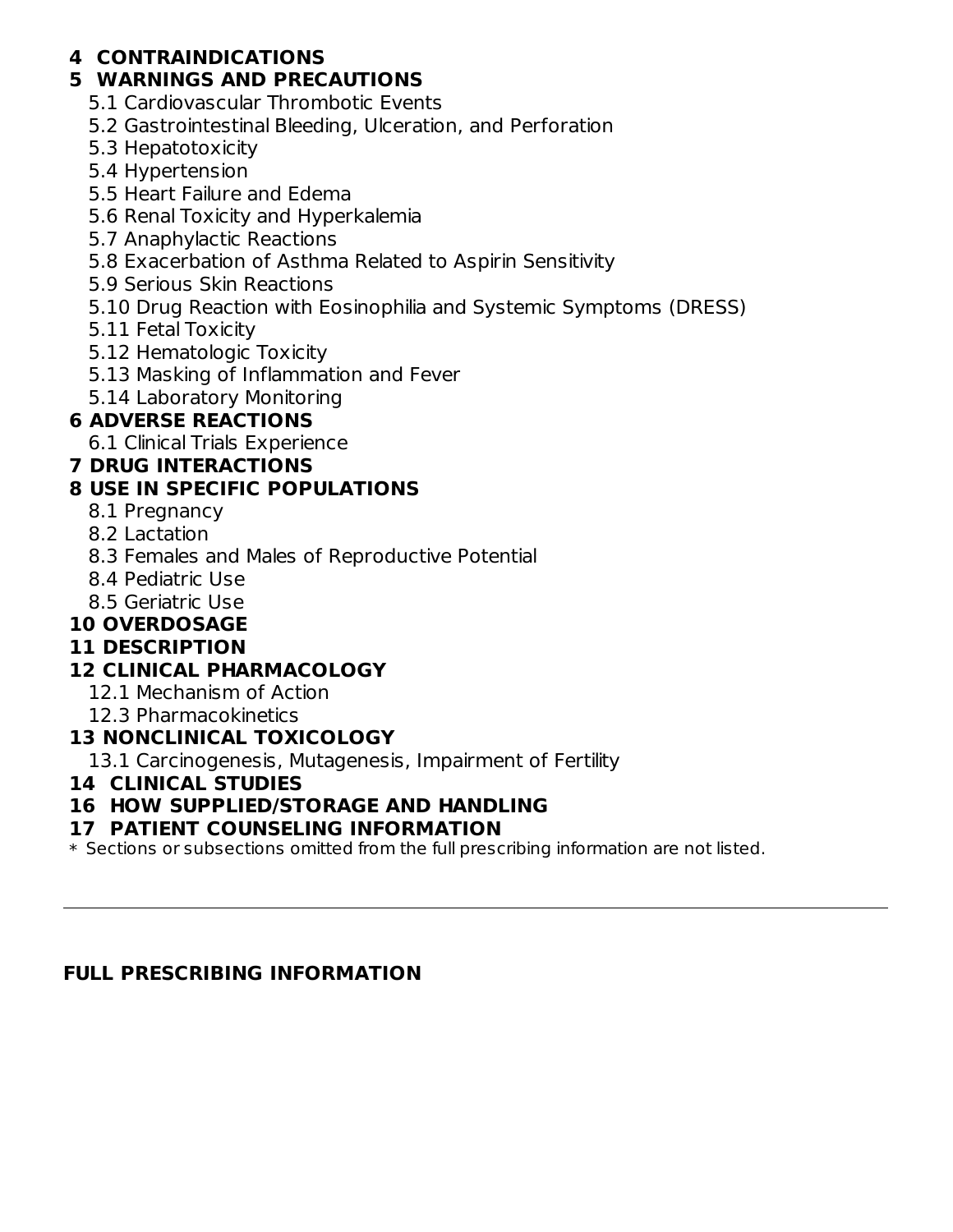#### **WARNING: RISK OF SERIOUS CARDIOVASCULAR AND GASTROINTESTINAL EVENTS**

**Cardiovascular Thrombotic Events**

- **Nonsteroidal anti-inflammatory drugs (NSAIDs) cause an increased risk of serious cardiovascular thrombotic events, including myocardial infarction and stroke, which can be fatal. This risk may occur early in treatment and may increase with duration of use [ see Warnings and Precautions ( 5.1) ].**
- **Diclofenac potassium capsules are contraindicated in the setting of coronary artery bypass graft (CABG) surgery [ see Contraindications ( 4) and Warnings and Precautions ( 5.1) ].**

**Gastrointestinal Bleeding, Ulceration, and Perforation**

**NSAIDs cause an increased risk of serious gastrointestinal (GI) adverse events including bleeding, ulceration, and perforation of the stomach or intestines, which can be fatal. These events can occur at any time during use and without warning symptoms. Elderly patients and patients with a prior history of peptic ulcer disease and/or GI bleeding are at greater risk for serious GI events [ see Warnings and Precautions ( 5.2) ].**

## **1 INDICATIONS AND USAGE**

Diclofenac potassium capsules are indicated for relief of mild to moderate acute pain in adult patients.

Pediatric use information is approved for Assertio Therapeutics Inc's ZIPSOR (diclofenac potassium) Capsules. However, due to Assertio Therapeutics Inc's marketing exclusivity rights, this drug product is not labeled with that information.

# **2 DOSAGE AND ADMINISTRATION**

## **2.1 General Dosing Instructions**

Carefully consider the potential benefits and risks of diclofenac potassium capsules and other treatment options before deciding to use diclofenac potassium capsules. Use the lowest effective dosage for the shortest duration consistent with individual patient treatment goals [ see Warnings and Precautions ( 5) ].

For treatment of mild to moderate acute pain in adult patients, the dosage is 25 mg four times a day.

Pediatric use information is approved for Assertio Therapeutics Inc's ZIPSOR (diclofenac potassium) Capsules. However, due to Assertio Therapeutics Inc's marketing exclusivity rights, this drug product is not labeled with that information.

## **2.2 Dosage Adjustments in Patients with Hepatic Impairment**

Patients with hepatic disease may require reduced doses of diclofenac potassium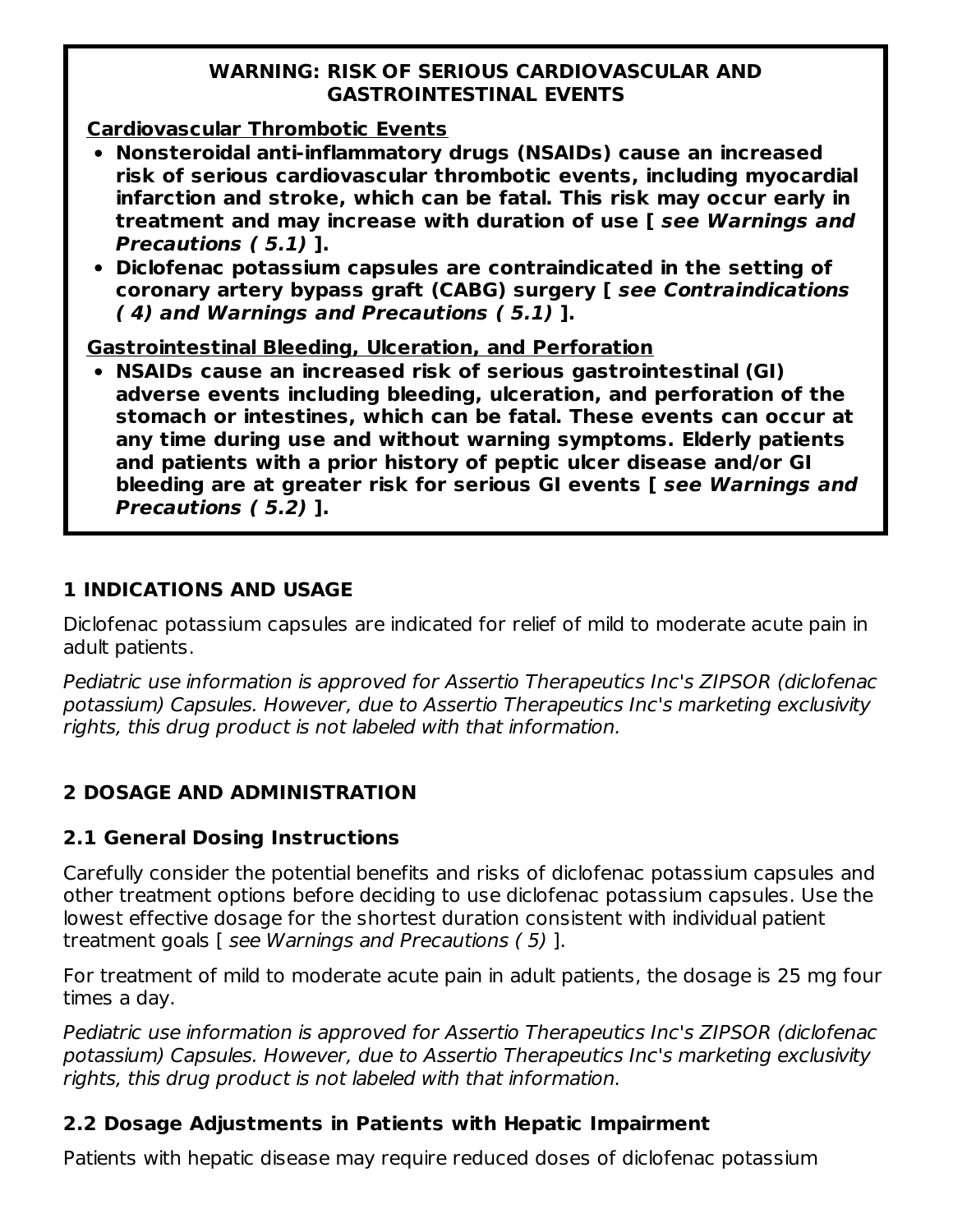capsules compared to patients with normal hepatic function [ see Clinical Pharmacology ( 12) ]. As with other diclofenac products, start treatment at the lowest dose. If efficacy is not achieved with the lowest dose, discontinue use.

## **2.3 Non-Interchangeability with Other Formulations of Diclofenac**

Different dose strengths and formulations of oral diclofenac are not interchangeable. This difference should be taken into consideration when changing strengths or formulations. The only approved dosing regimen for diclofenac potassium capsules is 25 mg four times a day.

# **3 DOSAGE FORMS AND STRENGTHS**

Diclofenac Potassium Oral Liquid Filled Capsule: 25 mg

# **4 CONTRAINDICATIONS**

Diclofenac potassium capsules are contraindicated in the following patients:

- Known hypersensitivity (e.g., anaphylactic reactions and serious skin reactions) to diclofenac or any components of the drug product [ see Warnings and Precautions ( 5.7, 5.9) ]
- History of asthma, urticaria, or other allergic-type reactions after taking aspirin or other NSAIDs. Severe, sometimes fatal, anaphylactic reactions to NSAIDs have been reported in such patients [ see Warnings and Precautions ( 5.7, 5.8) ]
- In the setting of coronary artery bypass graft (CABG) surgery [ see Warnings and Precautions ( 5.1) ]
- Diclofenac potassium capsules contain gelatin and is contraindicated in patients with known hypersensitivity to bovine protein.

# **5 WARNINGS AND PRECAUTIONS**

# **5.1 Cardiovascular Thrombotic Events**

Clinical trials of several COX-2 selective and nonselective NSAIDs of up to three years duration have shown an increased risk of serious cardiovascular (CV) thrombotic events, including myocardial infarction (MI) and stroke, which can be fatal. Based on available data, it is unclear that the risk for CV thrombotic events is similar for all NSAIDs. The relative increase in serious CV thrombotic events over baseline conferred by NSAID use appears to be similar in those with and without known CV disease or risk factors for CV disease. However, patients with known CV disease or risk factors had a higher absolute incidence of excess serious CV thrombotic events, due to their increased baseline rate. Some observational studies found that this increased risk of serious CV thrombotic events began as early as the first weeks of treatment. The increase in CV thrombotic risk has been observed most consistently at higher doses.

To minimize the potential risk for an adverse CV event in NSAID-treated patients, use the lowest effective dose for the shortest duration possible. Physicians and patients should remain alert for the development of such events, throughout the entire treatment course, even in the absence of previous CV symptoms. Patients should be informed about the symptoms of serious CV events and the steps to take if they occur.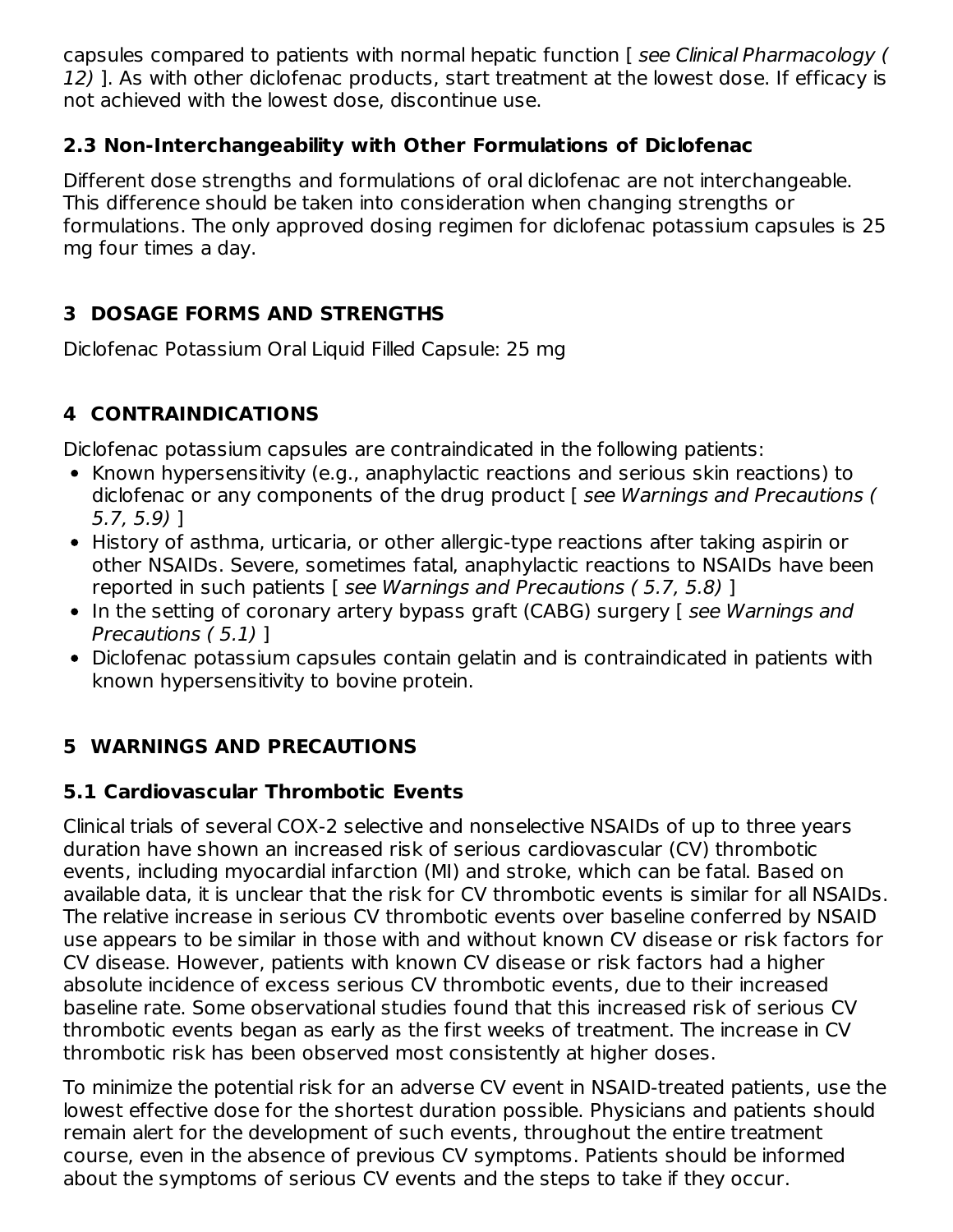There is no consistent evidence that concurrent use of aspirin mitigates the increased risk of serious CV thrombotic events associated with NSAID use. The concurrent use of aspirin and an NSAID, such as diclofenac, increases the risk of serious gastrointestinal (GI) events [ see Warnings and Precautions ( 5.2) ].

about the symptoms of serious CV events and the steps to take if they occur.

## Status Post Coronary Artery Bypass Graft (CABG) Surgery

Two large, controlled clinical trials of a COX-2 selective NSAID for the treatment of pain in the first 10 days to 14 days following CABG surgery found an increased incidence of myocardial infarction and stroke. NSAIDs are contraindicated in the setting of CABG [ see Contraindications ( 4) ].

## Post-MI Patients

Observational studies conducted in the Danish National Registry have demonstrated that patients treated with NSAIDs in the post-MI period were at increased risk of reinfarction, CV-related death, and all-cause mortality beginning in the first week of treatment. In this same cohort, the incidence of death in the first year post-MI was 20 per 100 person years in NSAID-treated patients compared to 12 per 100 person years in non-NSAID exposed patients. Although the absolute rate of death declined somewhat after the first year post-MI, the increased relative risk of death in NSAID users persisted over at least the next four years of follow-up.

Avoid the use of diclofenac potassium capsules in patients with a recent MI unless the benefits are expected to outweigh the risk of recurrent CV thrombotic events. If diclofenac potassium capsules are used in patients with a recent MI, monitor patients for signs of cardiac ischemia.

## **5.2 Gastrointestinal Bleeding, Ulceration, and Perforation**

NSAIDs, including diclofenac, cause serious gastrointestinal (GI) adverse events including inflammation, bleeding, ulceration, and perforation of the esophagus, stomach, small intestine, or large intestine, which can be fatal. These serious adverse events can occur at any time, with or without warning symptoms, in patients treated with NSAIDs. Only one in five patients who develop a serious upper GI adverse event on NSAID therapy is symptomatic. Upper GI ulcers, gross bleeding, or perforation caused by NSAIDs occurred in approximately 1% of patients treated for 3 months to 6 months, and in about 2% to 4% of patients treated for one year. However, even short-term NSAID therapy is not without risk.

## Risk Factors for GI Bleeding, Ulceration, and Perforation

Patients with a prior history of peptic ulcer disease and/or GI bleeding who used NSAIDs had a greater than 10-fold increased risk for developing a GI bleed compared to patients without these risk factors. Other factors that increase the risk of GI bleeding in patients treated with NSAIDs include longer duration of NSAID therapy; concomitant use of oral corticosteroids, aspirin, anticoagulants, or selective serotonin reuptake inhibitors (SSRIs); smoking; use of alcohol; older age; and poor general health status. Most postmarketing reports of fatal GI events occurred in elderly or debilitated patients. Additionally, patients with advanced liver disease and/or coagulopathy are at increased risk for GI bleeding.

Strategies to Minimize the GI Risks in NSAID-treated patients:

- Use the lowest effective dosage for the shortest possible duration.
- Avoid administration of more than one NSAID at a time.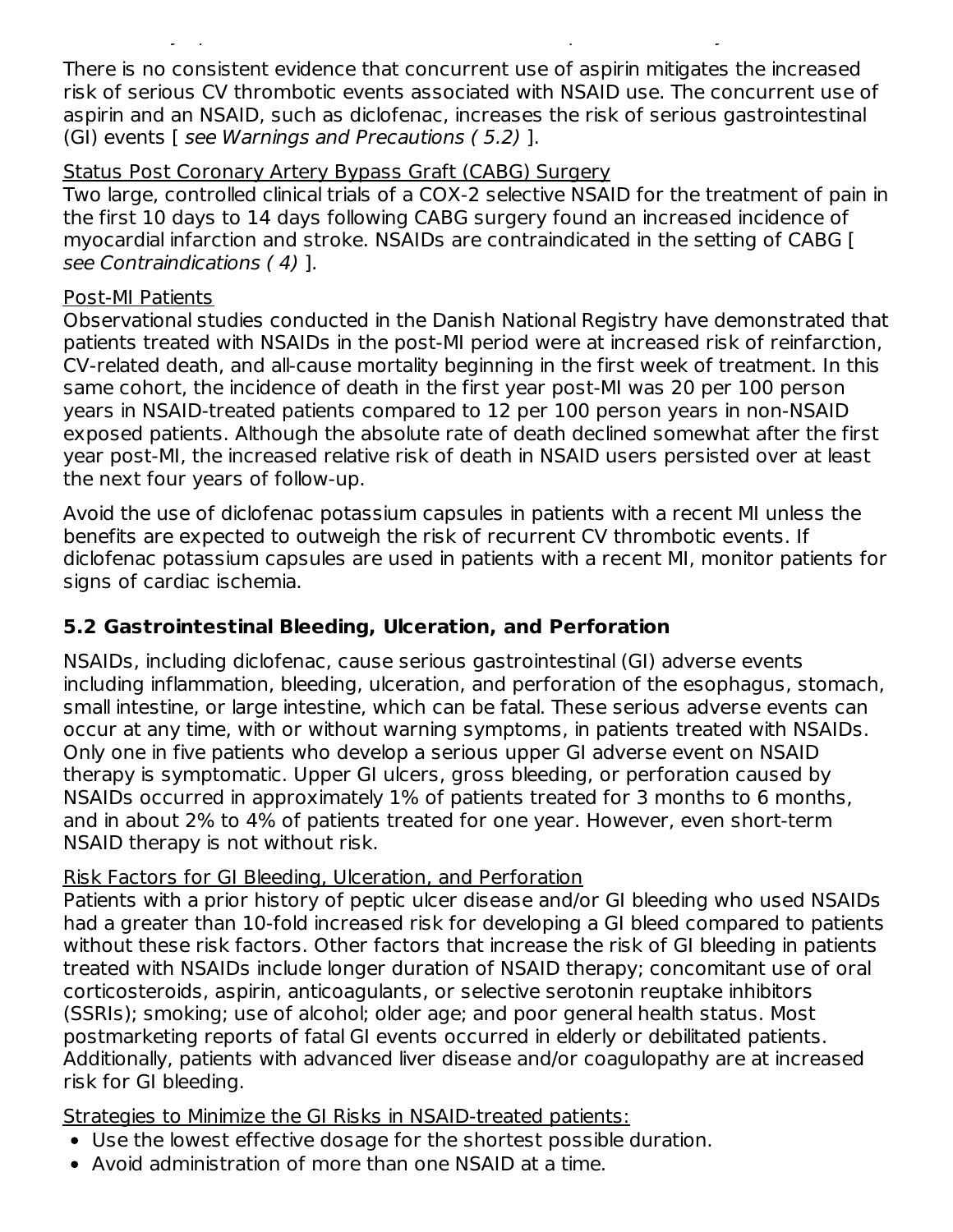- Avoid use in patients at higher risk unless benefits are expected to outweigh the increased risk of bleeding. For such patients, as well as those with active GI bleeding, consider alternate therapies other than NSAIDs.
- Remain alert for signs and symptoms of GI ulceration and bleeding during NSAID therapy.
- If a serious GI adverse event is suspected, promptly initiate evaluation and treatment, and discontinue diclofenac potassium capsules until a serious GI adverse event is ruled out.
- In the setting of concomitant use of low-dose aspirin for cardiac prophylaxis, monitor patients more closely for evidence of GI bleeding [ see Drug Interactions ( 7) ].

# **5.3 Hepatotoxicity**

In clinical trials of diclofenac-containing products, meaningful elevations (i.e., more than 3 times the ULN) of AST (SGOT) were observed in about 2% of approximately 5,700 patients at some time during diclofenac treatment (ALT was not measured in all studies).

In a large open-label, controlled trial of 3,700 patients treated with oral diclofenac sodium for 2 months to 6 months, patients were monitored first at 8 weeks and 1,200 patients were monitored again at 24 weeks. Meaningful elevations of ALT and/or AST occurred in about 4% of the 3,700 patients and included marked elevations (greater than 8 times the ULN) in about 1% of the 3,700 patients. In that open-label study, a higher incidence of borderline (less than 3 times the ULN), moderate (3 times to 8 times the ULN), and marked (greater than 8 times the ULN) elevations of ALT or AST was observed in patients receiving diclofenac when compared to other NSAIDs. Elevations in transaminases were seen more frequently in patients with osteoarthritis than in those with rheumatoid arthritis.

Almost all meaningful elevations in transaminases were detected before patients became symptomatic. Abnormal tests occurred during the first 2 months of therapy with diclofenac in 42 of the 51 patients in all trials who developed marked transaminase elevations.

In postmarketing reports, cases of drug-induced hepatotoxicity have been reported in the first month, and in some cases, the first 2 months of NSAID therapy, but can occur at any time during treatment with diclofenac. Postmarketing surveillance has reported cases of severe hepatic reactions, including liver necrosis, jaundice, fulminant hepatitis with and without jaundice, and liver failure. Some of these reported cases resulted in fatalities or liver transplantation.

In a European retrospective population-based, case-controlled study, 10 cases of diclofenac associated drug-induced liver injury with current use compared with non-use of diclofenac were associated with a statistically significant 4-fold adjusted odds ratio of liver injury. In this particular study, based on an overall number of 10 cases of liver injury associated with diclofenac, the adjusted odds ratio increased further with female sex, doses of 150 mg or more, and duration of use for more then 90 days.

Physicians should measure transaminases at baseline and periodically in patients receiving long-term therapy with diclofenac potassium capsules, because severe hepatotoxicity may develop without a prodrome of distinguishing symptoms. The optimum times for making the first and subsequent transaminase measurements are not known. Based on clinical trial data and postmarketing experiences, transaminases should be monitored within 4 to 8 weeks after initiating treatment with diclofenac.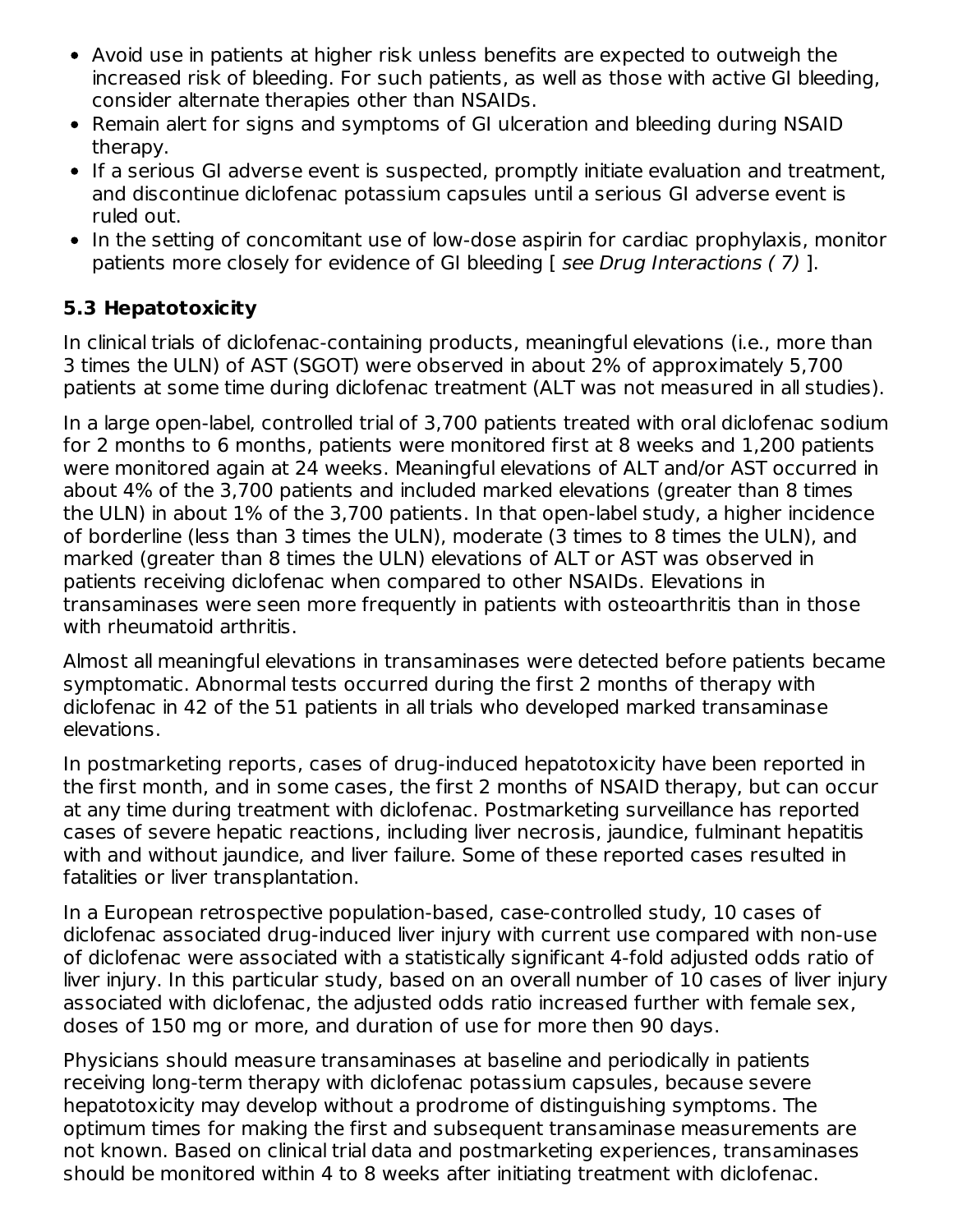However, severe hepatic reactions can occur at any time during treatment with diclofenac.

If abnormal liver tests persist or worsen, if clinical signs and/or symptoms consistent with liver disease develop, or if systemic manifestations occur (e.g., eosinophilia, rash, abdominal pain, diarrhea, dark urine, etc.), diclofenac potassium capsules should be discontinued immediately.

Inform patients of the warning signs and symptoms of hepatotoxicity (e.g., nausea, fatigue, lethargy, diarrhea, pruritus, jaundice, right upper quadrant tenderness, and "flulike" symptoms). If clinical signs and symptoms consistent with liver disease develop, or if systemic manifestations occur (e.g., eosinophilia, rash, etc.), discontinue diclofenac potassium capsules immediately, and perform a clinical evaluation of the patient.

To minimize the potential risk for an adverse liver-related event in patients treated with diclofenac potassium capsules, use the lowest effective dose for the shortest duration possible. Exercise caution when prescribing diclofenac potassium capsules with concomitant drugs that are known to be potentially hepatotoxic (e.g., acetaminophen, antibiotics, antiepileptics).

## **5.4 Hypertension**

NSAIDs, including diclofenac potassium capsules, can lead to new onset of hypertension or worsening of pre-existing hypertension, either of which may contribute to the increased incidence of CV events. Patients taking angiotensin converting enzyme (ACE) inhibitors, thiazide diuretics, or loop diuretics may have impaired response to these therapies when taking NSAIDs [ see Drug Interactions ( 7) ].

Monitor blood pressure (BP) during the initiation of NSAID treatment and throughout the course of therapy.

## **5.5 Heart Failure and Edema**

The Coxib and traditional NSAID Trialists' Collaboration meta-analysis of randomized controlled trials demonstrated an approximately two-fold increase in hospitalizations for heart failure in COX-2 selective-treated patients and nonselective NSAID-treated patients compared to placebo-treated patients. In a Danish National Registry study of patients with heart failure, NSAID use increased the risk of MI, hospitalization for heart failure, and death.

Additionally, fluid retention and edema have been observed in some patients treated with NSAIDs. Use of diclofenac may blunt the CV effects of several therapeutic agents used to treat these medical conditions (e.g., diuretics, ACE inhibitors, or angiotensin receptor blockers [ARBs]) [ see Drug Interactions ( 7) ].

Avoid the use of diclofenac potassium capsules in patients with severe heart failure unless the benefits are expected to outweigh the risk of worsening heart failure. If diclofenac potassium capsules are used in patients with severe heart failure, monitor patients for signs of worsening heart failure.

## **5.6 Renal Toxicity and Hyperkalemia**

## Renal Toxicity

Long-term administration of NSAIDs has resulted in renal papillary necrosis and other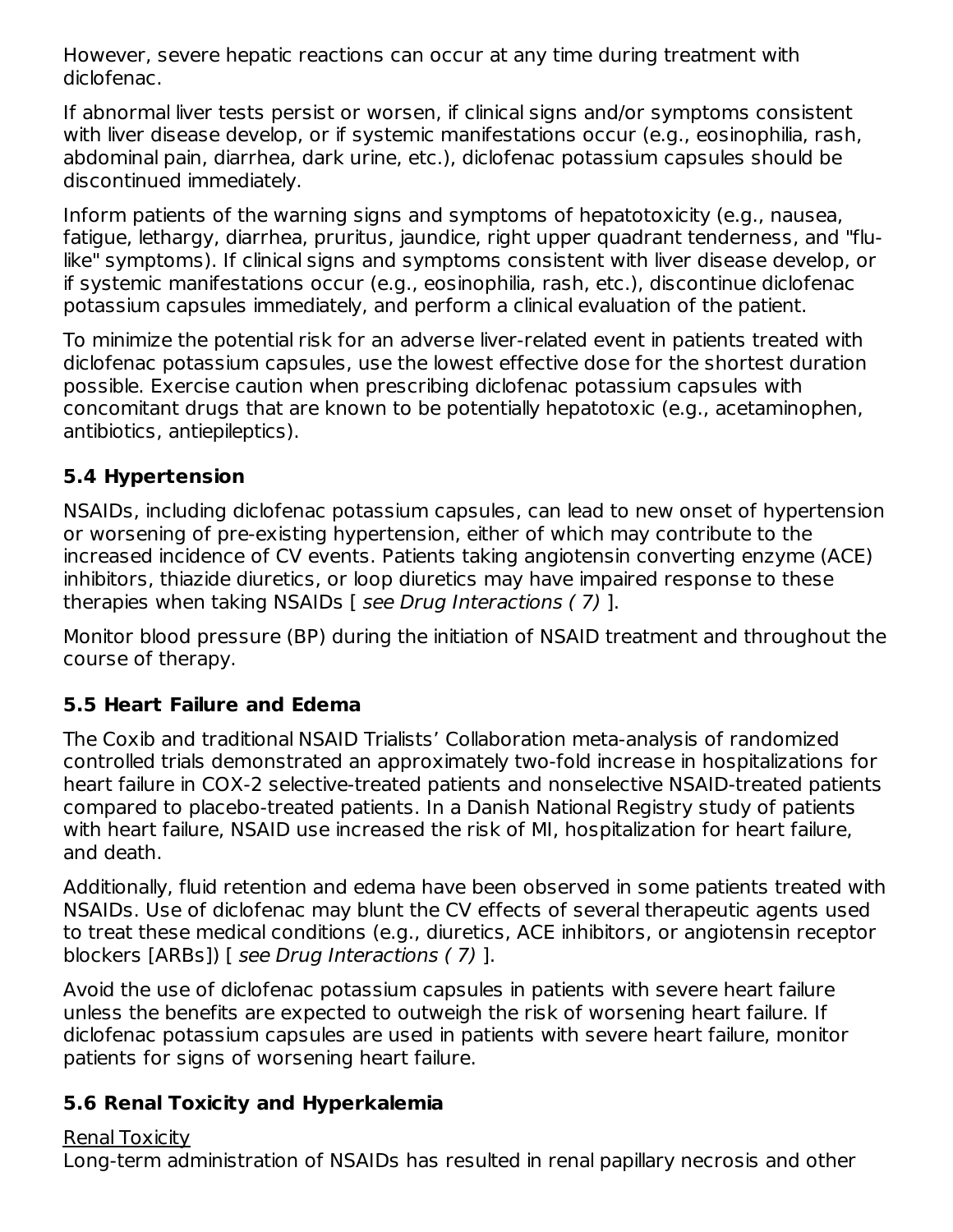renal injury.

Renal toxicity has also been seen in patients in whom renal prostaglandins have a compensatory role in the maintenance of renal perfusion. In these patients, administration of an NSAID may cause a dose-dependent reduction in prostaglandin formation and, secondarily, in renal blood flow, which may precipitate overt renal decompensation. Patients at greatest risk of this reaction are those with impaired renal function, dehydration, hypovolemia, heart failure, liver dysfunction, those taking diuretics and ACE inhibitors or ARBs, and the elderly. Discontinuation of NSAID therapy is usually followed by recovery to the pretreatment state.

No information is available from controlled clinical studies regarding the use of diclofenac potassium capsules in patients with advanced renal disease. The renal effects of diclofenac potassium capsules may hasten the progression of renal dysfunction in patients with preexisting renal disease.

Correct volume status in dehydrated or hypovolemic patients prior to initiating diclofenac potassium capsules. Monitor renal function in patients with renal or hepatic impairment, heart failure, dehydration, or hypovolemia during use of diclofenac potassium capsules [ see Drug Interactions ( 7) ]. Avoid the use of diclofenac potassium capsules in patients with advanced renal disease unless the benefits are expected to outweigh the risk of worsening renal function. If diclofenac potassium capsules are used in patients with advanced renal disease, monitor patients for signs of worsening renal function.

## Hyperkalemia

Increases in serum potassium concentration, including hyperkalemia, have been reported with use of NSAIDs, even in some patients without renal impairment. In patients with normal renal function, these effects have been attributed to a hyporeninemic-hypoaldosteronism state.

# **5.7 Anaphylactic Reactions**

Diclofenac has been associated with anaphylactic reactions in patients with and without known hypersensitivity to diclofenac and in patients with aspirin-sensitive asthma [ see Contraindications ( 4) and Warnings and Precautions ( 5.8) ].

Seek emergency help if an anaphylactic reaction occurs.

# **5.8 Exacerbation of Asthma Related to Aspirin Sensitivity**

A subpopulation of patients with asthma may have aspirin-sensitive asthma which may include chronic rhinosinusitis complicated by nasal polyps; severe, potentially fatal bronchospasm; and/or intolerance to aspirin and other NSAIDs. Because crossreactivity between aspirin and other NSAIDs has been reported in such aspirin-sensitive patients, diclofenac potassium capsules are contraindicated in patients with this form of aspirin sensitivity [ see Contraindications (4) ]. When diclofenac potassium capsules are used in patients with preexisting asthma (without known aspirin sensitivity), monitor patients for changes in the signs and symptoms of asthma.

## **5.9 Serious Skin Reactions**

NSAIDs, including diclofenac, can cause serious skin adverse reactions such as exfoliative dermatitis, Stevens-Johnson Syndrome (SJS), and toxic epidermal necrolysis (TEN), which can be fatal. These serious events may occur without warning. Inform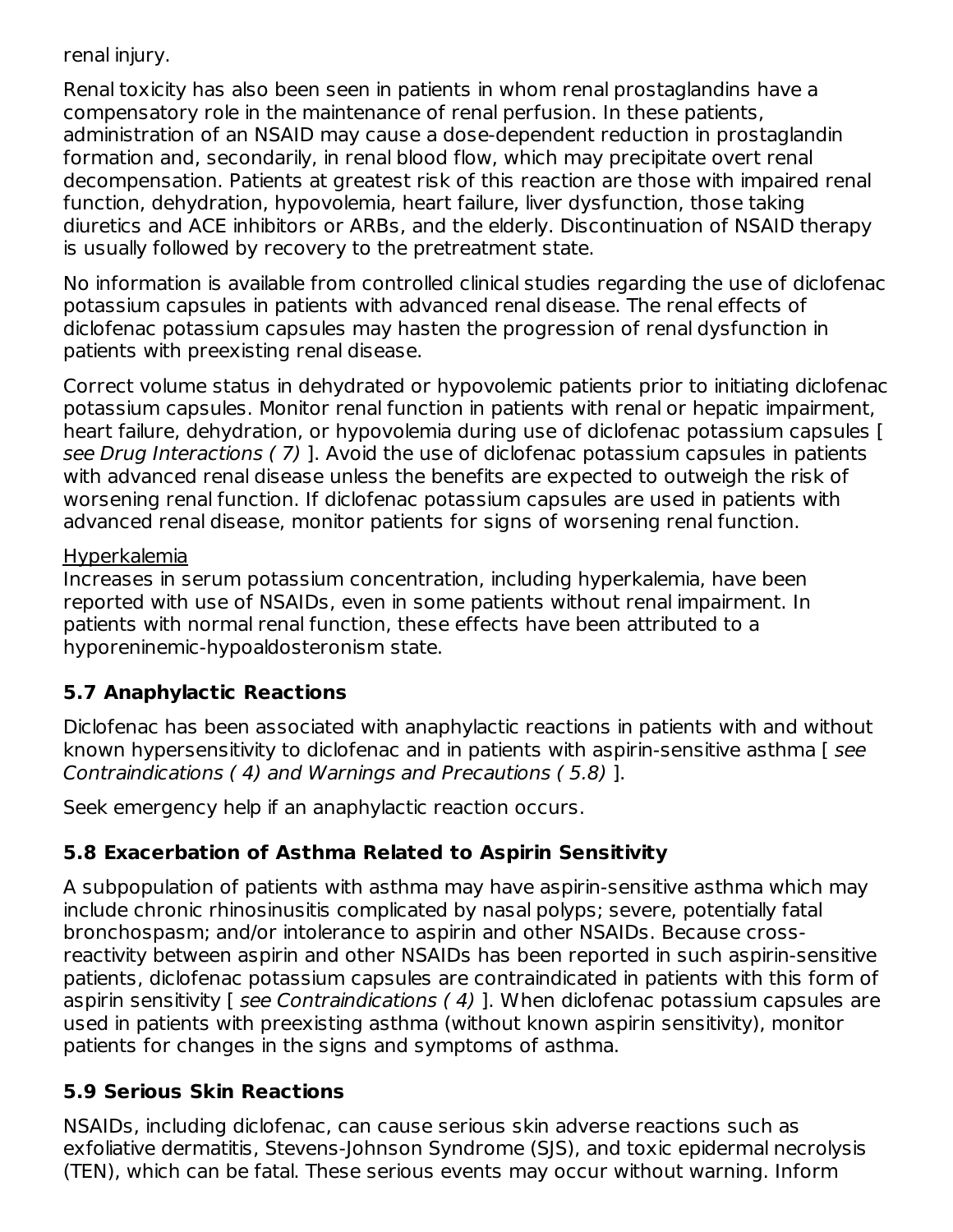patients about the signs and symptoms of serious skin reactions, and to discontinue the use of diclofenac potassium capsules at the first appearance of skin rash or any other sign of hypersensitivity. Diclofenac potassium capsules are contraindicated in patients with previous serious skin reactions to NSAIDs [ see Contraindications (4) ].

# **5.10 Drug Reaction with Eosinophilia and Systemic Symptoms (DRESS)**

Drug Reaction with Eosinophilia and Systemic Symptoms (DRESS) has been reported in patients taking NSAIDs such as diclofenac potassium capsules. Some of these events have been fatal or life-threatening. DRESS typically, although not exclusively, presents with fever, rash, lymphadenopathy, and/or facial swelling. Other clinical manifestations may include hepatitis, nephritis, hematological abnormalities, myocarditis, or myositis. Sometimes symptoms of DRESS may resemble an acute viral infection. Eosinophilia is often present. Because this disorder is variable in its presentation, other organ systems not noted here may be involved. It is important to note that early manifestations of hypersensitivity, such as fever or lymphadenopathy, may be present even though rash is not evident. If such signs or symptoms are present, discontinue diclofenac potassium capsules and evaluate the patient immediately.

# **5.11 Fetal Toxicity**

# Premature Closure of Fetal Ductus Arteriosus

Avoid use of NSAIDs, including diclofenac potassium capsules, in pregnant women at about 30 weeks gestation and later. NSAIDs, including diclofenac potassium capsules, increase the risk of premature closure of the fetal ductus arteriosus at approximately this gestational age.

## Oligohydramnios/Neonatal Renal Impairment

Use of NSAIDs, including diclofenac potassium capsules, at about 20 weeks gestation or later in pregnancy may cause fetal renal dysfunction leading to oligohydramnios and, in some cases, neonatal renal impairment. These adverse outcomes are seen, on average, after days to weeks of treatment, although oligohydramnios has been infrequently reported as soon as 48 hours after NSAID initiation. Oligohydramnios is often, but not always, reversible with treatment discontinuation. Complications of prolonged oligohydramnios may, for example, include limb contractures and delayed lung maturation. In some postmarketing cases of impaired neonatal renal function, invasive procedures such as exchange transfusion or dialysis were required.

If NSAID treatment is necessary between about 20 weeks and 30 weeks gestation, limit diclofenac potassium capsules use to the lowest effective dose and shortest duration possible. Consider ultrasound monitoring of amniotic fluid if diclofenac potassium capsules treatment extends beyond 48 hours. Discontinue diclofenac potassium capsules if oligohydramnios occurs and follow up according to clinical practice [ see Use in Specific Populations (8.1)].

# **5.12 Hematologic Toxicity**

Anemia has occurred in NSAID-treated patients. This may be due to occult or gross blood loss, fluid retention, or an incompletely described effect on erythropoiesis. If a patient treated with diclofenac potassium capsules has any signs or symptoms of anemia, monitor hemoglobin or hematocrit.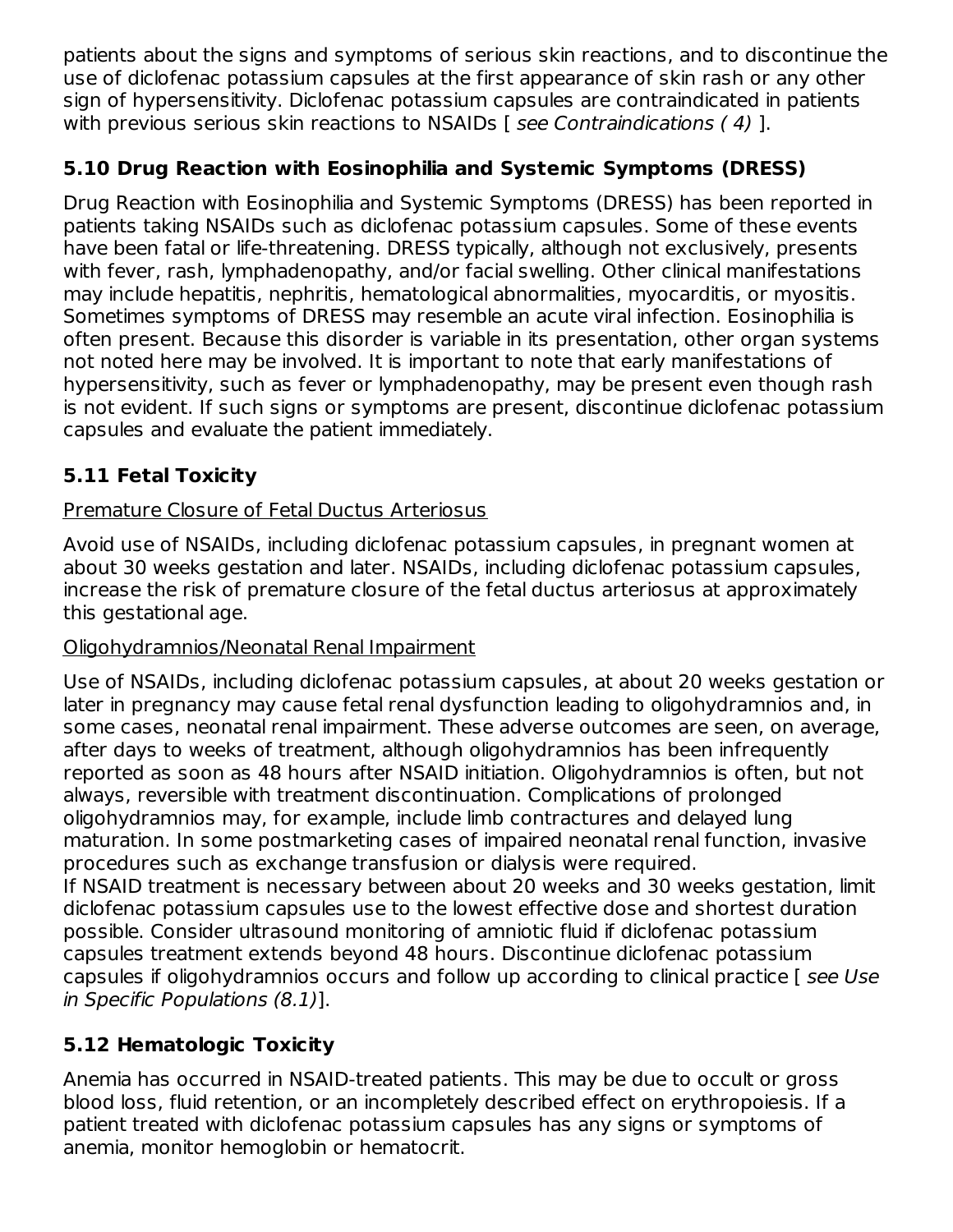NSAIDs, including diclofenac potassium capsules, may increase the risk of bleeding events. Co-morbid conditions such as coagulation disorders or concomitant use of warfarin, other anticoagulants, antiplatelet agents (e.g., aspirin), serotonin reuptake inhibitors (SSRIs) and serotonin norepinephrine reuptake inhibitors (SNRIs) may increase this risk. Monitor these patients for signs of bleeding [ see Drug Interactions (7) ].

# **5.13 Masking of Inflammation and Fever**

The pharmacological activity of diclofenac potassium capsules in reducing inflammation, and possibly fever, may diminish the utility of diagnostic signs in detecting infections.

# **5.14 Laboratory Monitoring**

Because serious GI bleeding, hepatotoxicity, and renal injury can occur without warning symptoms or signs, consider monitoring patients on long-term NSAID treatment with a CBC and a chemistry profile periodically [ see Warnings and Precautions ( 5.2, 5.3, 5.6) ].

# **6 ADVERSE REACTIONS**

The following adverse reactions are discussed in greater detail in other sections of the labeling:

- Cardiovascular Thrombotic Events [ see Warnings and Precautions (5.1) ]
- GI Bleeding, Ulceration and Perforation [see Warnings and Precautions (5.2)]
- Hepatotoxicity [ see Warnings and Precautions (5.3) ]
- Hypertension [ see Warnings and Precautions (5.4) ]
- Heart Failure and Edema [ see Warnings and Precautions (5.5) ]
- Renal Toxicity and Hyperkalemia [ see Warnings and Precautions (5.6) ]
- Anaphylactic Reactions [ see Warnings and Precautions (5.7) ]
- Serious Skin Reactions [ see Warnings and Precautions (5.9) ]
- Hematologic Toxicity [ see Warnings and Precautions  $(5.11)$  ]

# **6.1 Clinical Trials Experience**

Because clinical trials are conducted under widely varying conditions, adverse reaction rates observed in clinical trials of a drug cannot be directly compared with the rates in clinical trials of another drug and may not reflect the rates observed in practice.

The safety of diclofenac potassium was evaluated in 965 adult subjects. In patients treated with diclofenac potassium 25 mg ( $N = 345$ ) or a higher dose, three or four times a day, for 4 days to 5 days, the most common adverse reactions (i.e., reported in  $\geq 1\%$ of diclofenac potassium treated patients) were as follows: gastrointestinal experiences including abdominal pain, constipation, diarrhea, dyspepsia, nausea, vomiting, dizziness, headache, somnolence, pruritus, and increased sweating. (see Table 1).

## **Table 1 Incidence of Treatment Emergent Adverse Reactions with Incidence ≥ 1% of Diclofenac Potassium Treated Patients in Multiple-Dose Studies**

| <b>MedDRA System Organ</b>      | Diclofenac Potassium <sup>*</sup> | Placebo $*$ |
|---------------------------------|-----------------------------------|-------------|
| <b>Class and Preferred Term</b> | $25 \text{ mg}$                   |             |
|                                 | $n = 345$                         | $n = 327$   |
|                                 | n(%)                              | n(%)        |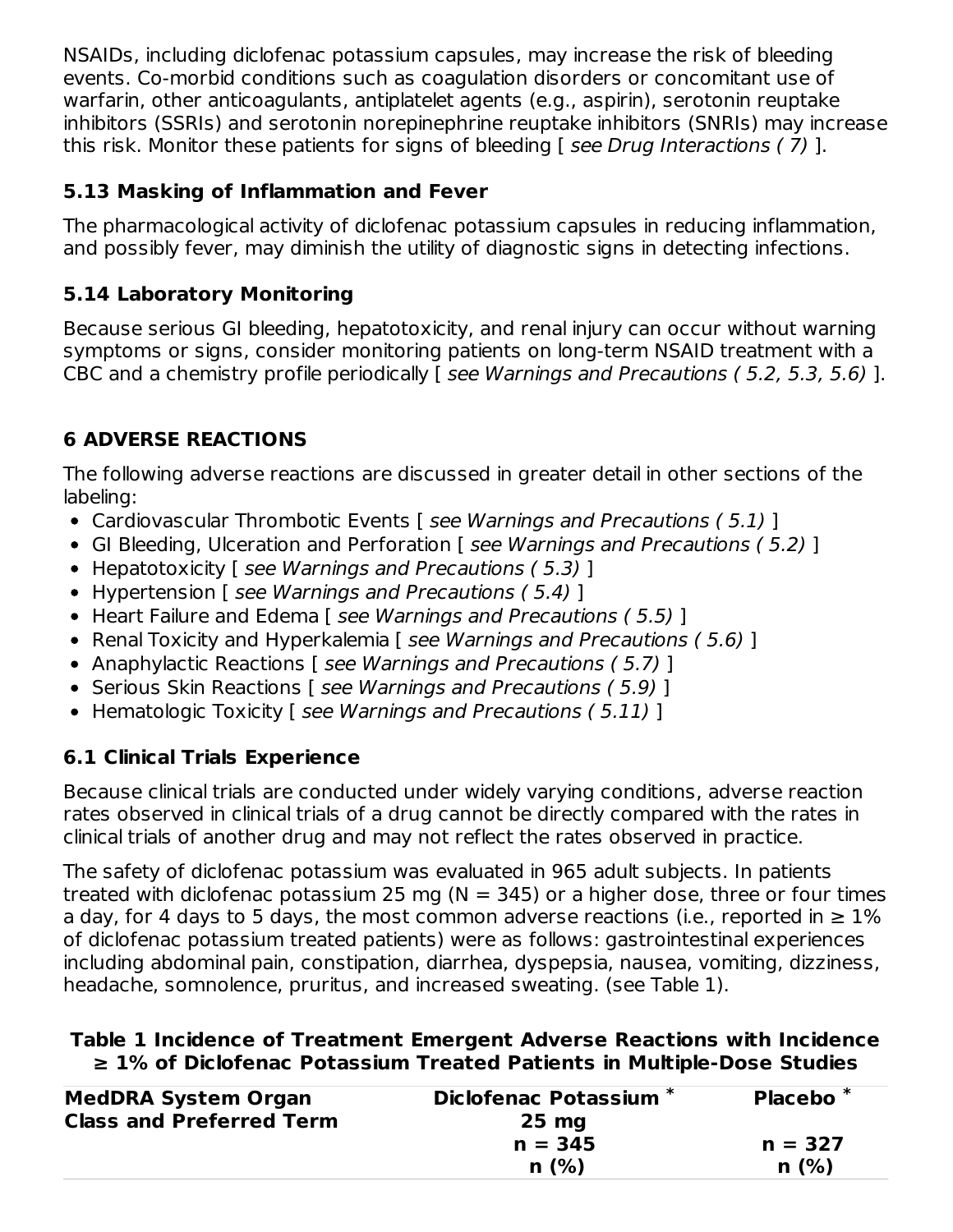| <b>Any Adverse Events</b> | 144 (41.7) | 181 (55.4) |
|---------------------------|------------|------------|
| <b>Nausea</b>             | 57 (16.5)  | 66 (20.2)  |
| Headache                  | 43 (12.5)  | 56 (17.1)  |
| Abdominal Pain            | 24(7.0)    | 11(3.4)    |
| Vomiting                  | 20(5.8)    | 17(5.2)    |
| <b>Dizziness</b>          | 12(3.5)    | 66 (20.2)  |
| Constipation              | 11(3.2)    | 9(2.8)     |
| Somnolence                | 9(2.6)     | 6(1.8)     |
| Diarrhea                  | 8(2.3)     | 9(2.8)     |
| <b>Pruritus</b>           | 5(1.4)     | 6(1.8)     |
| <b>Dyspepsia</b>          | 4(1.2)     | 8(2.4)     |
| Sweating Increase         | 4(1.2)     | 2(0.6)     |

\*There was greater use of concomitant opioid rescue medication in placebo treated patients than in diclofenac potassium treated patients.

In patients taking other NSAIDs, the most frequently reported adverse experiences occurring in approximately 1% to 10% of patients are:

Gastrointestinal experiences including: abdominal pain, constipation, diarrhea, dyspepsia, flatulence, gross bleeding/perforation, heartburn, nausea, GI ulcers (gastric/duodenal) and vomiting.

Abnormal renal function, anemia, dizziness, edema, elevated liver enzymes, headaches, increased bleeding time, pruritus, rashes, and tinnitus.

Additional adverse experiences reported in patients taking other NSAIDs occasionally include:

Body as a Whole: fever, infection, sepsis

Cardiovascular System: congestive heart failure, hypertension, tachycardia, syncope

Digestive System: dry mouth, esophagitis, gastric/peptic ulcers, gastritis, gastrointestinal bleeding, glossitis, hematemesis, hepatitis, jaundice

Hemic and Lymphatic System: ecchymosis, eosinophilia, leukopenia, melena, purpura, rectal bleeding, stomatitis, thrombocytopenia

Metabolic and Nutritional: weight changes

Nervous System: anxiety, asthenia, confusion, depression, dream abnormalities, drowsiness, insomnia, malaise, nervousness, paresthesia, somnolence, tremors, vertigo

Respiratory System: asthma, dyspnea

Skin and Appendages: alopecia, photosensitivity, sweating increased

Special Senses: blurred vision

Urogenital System: cystitis, dysuria, hematuria, interstitial nephritis, oliguria/polyuria, proteinuria, renal failure

Other adverse reactions in patients taking other NSAIDs, which occur rarely are:

Body as a Whole: anaphylactic reactions, appetite changes, death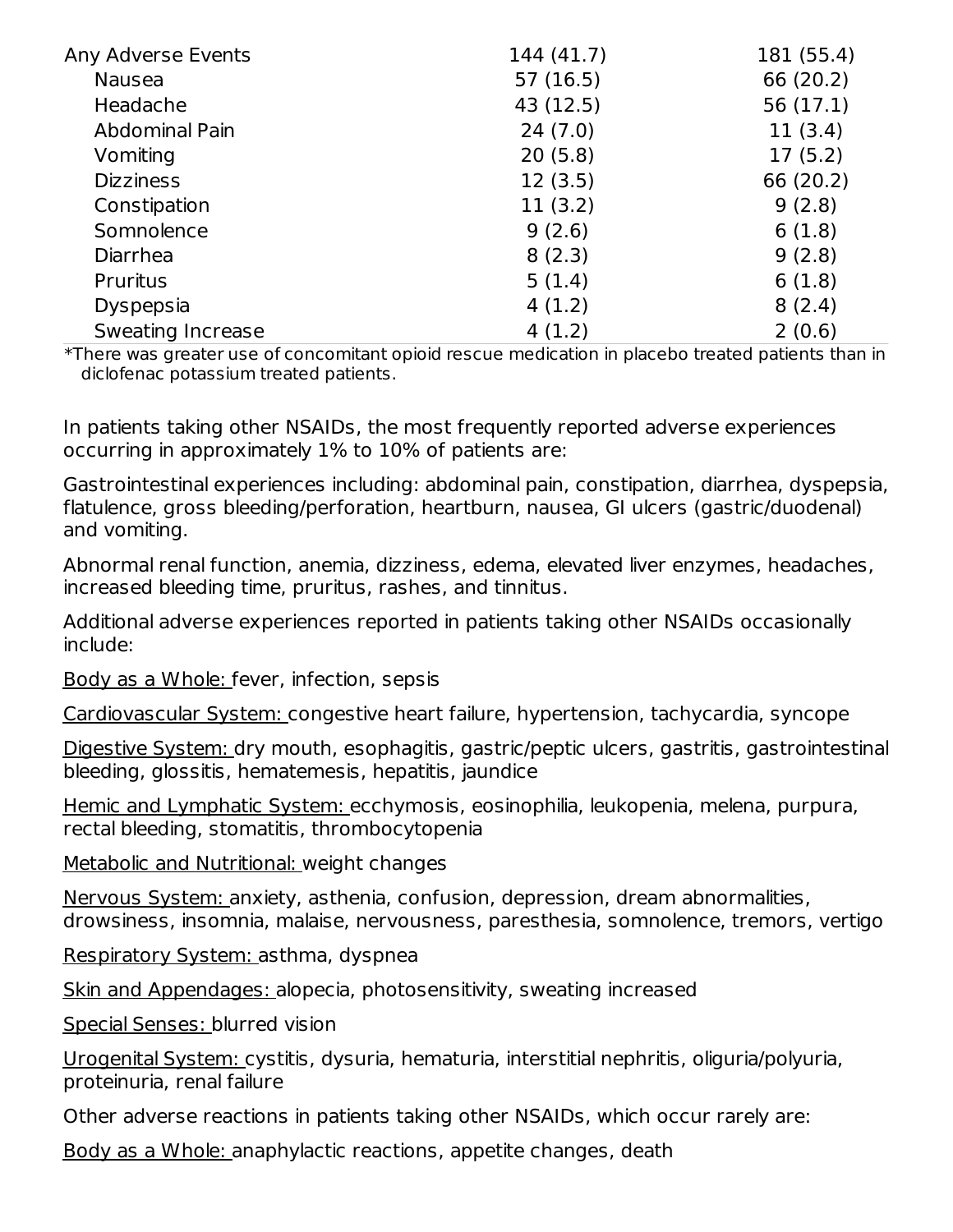Cardiovascular System: arrhythmia, hypotension, myocardial infarction, palpitations, vasculitis

Digestive System: colitis, eructation, liver failure, pancreatitis

Hemic and Lymphatic System: agranulocytosis, hemolytic anemia, aplastic anemia, lymphadenopathy, pancytopenia

Metabolic and Nutritional: hyperglycemia

Nervous System: convulsions, coma, hallucinations, meningitis

Respiratory System: respiratory depression, pneumonia

Skin and Appendages: angioedema, toxic epidermal necrolysis, erythema multiforme, exfoliative dermatitis, Stevens-Johnson Syndrome, urticaria

Special Senses: conjunctivitis, hearing impairment

Pediatric use information is approved for Assertio Therapeutics Inc's ZIPSOR (diclofenac potassium) Capsules. However, due to Assertio Therapeutics Inc's marketing exclusivity rights, this drug product is not labeled with that information.

# **7 DRUG INTERACTIONS**

See Table 3 for clinically significant drug interactions with diclofenac.

| <b>Drugs That Interfere with Hemostasis</b>                                                                                                                                                                                                                                                                                                 |                                                                                                                                                                                                                                                                                                                                                                                                                                                                                                                                     |  |  |  |  |
|---------------------------------------------------------------------------------------------------------------------------------------------------------------------------------------------------------------------------------------------------------------------------------------------------------------------------------------------|-------------------------------------------------------------------------------------------------------------------------------------------------------------------------------------------------------------------------------------------------------------------------------------------------------------------------------------------------------------------------------------------------------------------------------------------------------------------------------------------------------------------------------------|--|--|--|--|
| Clinical<br>Impact:                                                                                                                                                                                                                                                                                                                         | • Diclofenac and anticoagulants such as warfarin have a synergistic<br>effect on bleeding. The concomitant use of diclofenac and<br>anticoagulants have an increased risk of serious bleeding compared to<br>the use of either drug alone.<br>Serotonin release by platelets plays an important role in hemostasis.<br>Case-control and cohort epidemiological studies showed that<br>concomitant use of drugs that interfere with serotonin reuptake and an<br>NSAID may potentiate the risk of bleeding more than an NSAID alone. |  |  |  |  |
| Monitor patients with concomitant use of diclofenac potassium with<br>anticoagulants (e.g., warfarin), antiplatelet agents (e.g., aspirin), selective<br>Intervention: serotonin reuptake inhibitors (SSRIs), and serotonin norepinephrine<br>reuptake inhibitors (SNRIs) for signs of bleeding [ see Warnings and<br>Precautions (5.11) ]. |                                                                                                                                                                                                                                                                                                                                                                                                                                                                                                                                     |  |  |  |  |
| <b>Aspirin</b>                                                                                                                                                                                                                                                                                                                              |                                                                                                                                                                                                                                                                                                                                                                                                                                                                                                                                     |  |  |  |  |
| Clinical<br>Impact:                                                                                                                                                                                                                                                                                                                         | Controlled clinical studies showed that the concomitant use of NSAIDs and<br>analgesic doses of aspirin does not produce any greater therapeutic effect<br>than the use of NSAIDs alone. In a clinical study, the concomitant use of<br>an NSAID and aspirin was associated with a significantly increased<br>incidence of GI adverse reactions as compared to use of the NSAID alone [<br>see Warnings and Precautions (5.2)].                                                                                                     |  |  |  |  |
|                                                                                                                                                                                                                                                                                                                                             | Concomitant use of diclofenac potassium and analgesic doses of aspirin is                                                                                                                                                                                                                                                                                                                                                                                                                                                           |  |  |  |  |

## **Table 3 Clinically Significant Drug Interactions with diclofenac**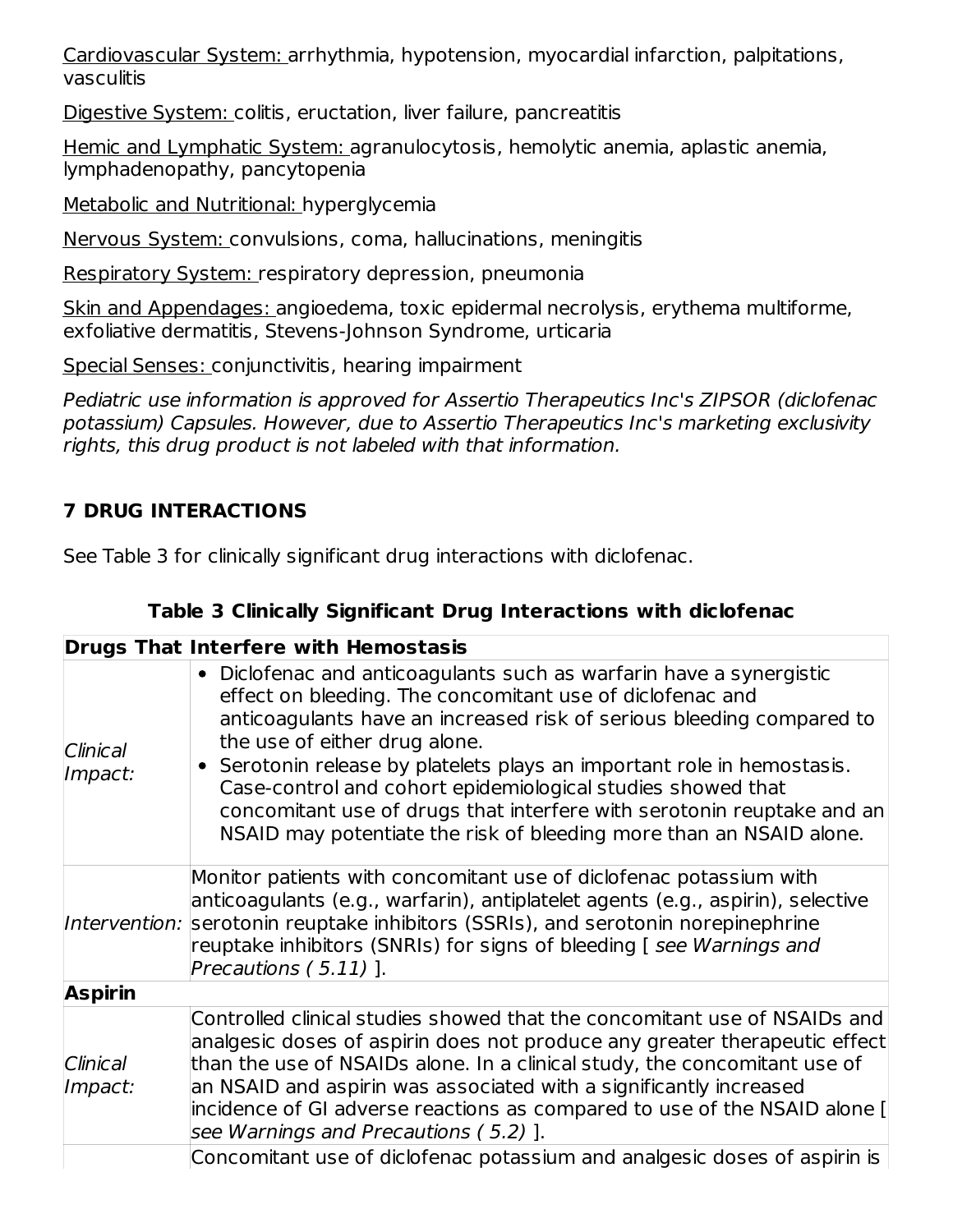|                                      | not generally recommended because of the increased risk of bleeding [<br>Intervention: see Warnings and Precautions (5.11)].<br>Diclofenac potassium is not a substitute for low dose aspirin for<br>cardiovascular protection.                                                                                                                                                                                                                                                                                                                                                                                                                            |
|--------------------------------------|------------------------------------------------------------------------------------------------------------------------------------------------------------------------------------------------------------------------------------------------------------------------------------------------------------------------------------------------------------------------------------------------------------------------------------------------------------------------------------------------------------------------------------------------------------------------------------------------------------------------------------------------------------|
|                                      | <b>ACE Inhibitors, Angiotensin Receptor Blockers, and Beta-Blockers</b>                                                                                                                                                                                                                                                                                                                                                                                                                                                                                                                                                                                    |
| Clinical<br>Impact:                  | • NSAIDs may diminish the antihypertensive effect of angiotensin<br>converting enzyme (ACE) inhibitors, angiotensin receptor blockers<br>(ARBs), or beta-blockers (including propranolol).<br>In patients who are elderly, volume-depleted (including those on diuretic<br>therapy), or have renal impairment, co-administration of an NSAID with<br>ACE inhibitors or ARBs may result in deterioration of renal function,<br>including possible acute renal failure. These effects are usually<br>reversible.                                                                                                                                             |
| Intervention:                        | During concomitant use of diclofenac potassium and ACE-inhibitors,<br>$\bullet$<br>ARBs, or beta-blockers, monitor blood pressure to ensure that the<br>desired blood pressure is obtained.<br>During concomitant use of diclofenac potassium and ACE-inhibitors or<br>ARBs in patients who are elderly, volume-depleted, or have impaired<br>renal function, monitor for signs of worsening renal function [ see<br>Warnings and Precautions (5.6)].<br>• When these drugs are administered concomitantly, patients should be<br>adequately hydrated. Assess renal function at the beginning of the<br>concomitant treatment and periodically thereafter. |
| <b>Diuretics</b>                     |                                                                                                                                                                                                                                                                                                                                                                                                                                                                                                                                                                                                                                                            |
| Clinical<br>Impact:                  | Clinical studies, as well as post-marketing observations, showed that<br>NSAIDs reduced the natriuretic effect of loop diuretics (e.g., furosemide)<br>and thiazide diuretics in some patients. This effect has been attributed to<br>the NSAID inhibition of renal prostaglandin synthesis.                                                                                                                                                                                                                                                                                                                                                               |
| Intervention:                        | During concomitant use of diclofenac potassium with diuretics, observe<br>patients for signs of worsening renal function, in addition to assuring<br>diuretic efficacy including antihypertensive effects [ see Warnings and<br>Precautions $(5.6)$ ].                                                                                                                                                                                                                                                                                                                                                                                                     |
| <b>Digoxin</b>                       |                                                                                                                                                                                                                                                                                                                                                                                                                                                                                                                                                                                                                                                            |
| Clinical                             | The concomitant use of diclofenac with digoxin has been reported to                                                                                                                                                                                                                                                                                                                                                                                                                                                                                                                                                                                        |
| Impact:                              | increase the serum concentration and prolong the half-life of digoxin.                                                                                                                                                                                                                                                                                                                                                                                                                                                                                                                                                                                     |
| Intervention:                        | During concomitant use of diclofenac potassium and digoxin, monitor<br>serum digoxin levels.                                                                                                                                                                                                                                                                                                                                                                                                                                                                                                                                                               |
| Lithium                              |                                                                                                                                                                                                                                                                                                                                                                                                                                                                                                                                                                                                                                                            |
| Clinical<br>Impact:<br>Intervention: | NSAIDs have produced elevations in plasma lithium levels and reductions in<br>renal lithium clearance. The mean minimum lithium concentration increased<br>15%, and the renal clearance decreased by approximately 20%. This effect<br>has been attributed to NSAID inhibition of renal prostaglandin synthesis.<br>During concomitant use of diclofenac potassium and lithium, monitor<br>patients for signs of lithium toxicity.                                                                                                                                                                                                                         |
| <b>Methotrexate</b>                  |                                                                                                                                                                                                                                                                                                                                                                                                                                                                                                                                                                                                                                                            |
| Clinical                             | Concomitant use of NSAIDs and methotrexate may increase the risk for<br>mothatrovata tavicity (a.g. noutranonia thramhacutanonia ronal                                                                                                                                                                                                                                                                                                                                                                                                                                                                                                                     |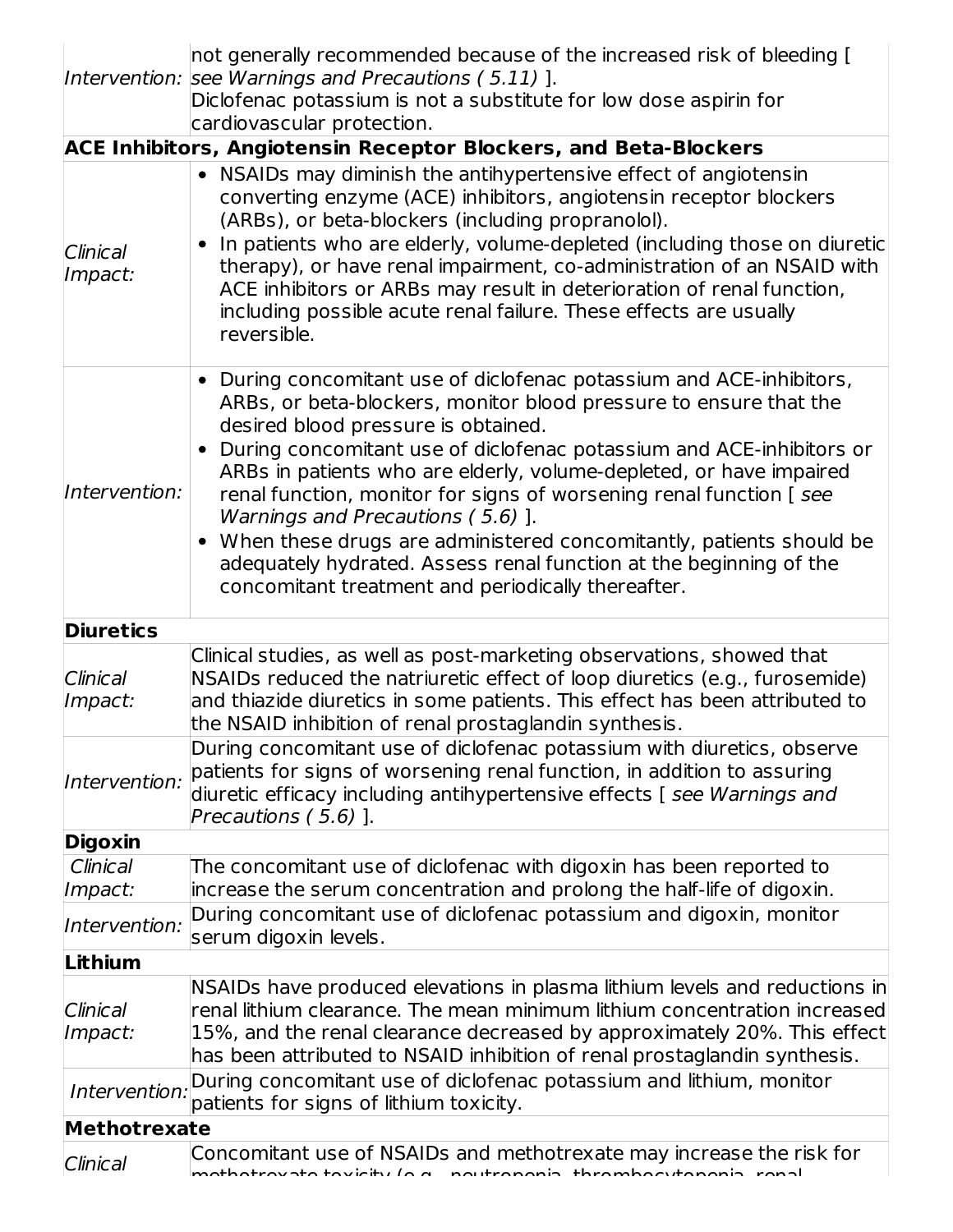| Impact:                                                                                                                                                                                                                                                                                                                                                               | וווכּנווטנו כאמנכ נטאוטונץ (פ.ט., ווכּטנו טpפווומ, נווו טווווטט אַנטpדוומ, דפוומו<br>dysfunction).                                                                                                                                                                                                                                                                                                                                                                                                                                                                                                                                                                                                                                         |  |  |  |  |
|-----------------------------------------------------------------------------------------------------------------------------------------------------------------------------------------------------------------------------------------------------------------------------------------------------------------------------------------------------------------------|--------------------------------------------------------------------------------------------------------------------------------------------------------------------------------------------------------------------------------------------------------------------------------------------------------------------------------------------------------------------------------------------------------------------------------------------------------------------------------------------------------------------------------------------------------------------------------------------------------------------------------------------------------------------------------------------------------------------------------------------|--|--|--|--|
| Intervention:                                                                                                                                                                                                                                                                                                                                                         | During concomitant use of diclofenac potassium and methotrexate,<br>monitor patients for methotrexate toxicity.                                                                                                                                                                                                                                                                                                                                                                                                                                                                                                                                                                                                                            |  |  |  |  |
| <b>Cyclosporine</b>                                                                                                                                                                                                                                                                                                                                                   |                                                                                                                                                                                                                                                                                                                                                                                                                                                                                                                                                                                                                                                                                                                                            |  |  |  |  |
| Clinical<br>Impact:                                                                                                                                                                                                                                                                                                                                                   | Concomitant use of diclofenac potassium and cyclosporine may increase<br>cyclosporine's nephrotoxicity.                                                                                                                                                                                                                                                                                                                                                                                                                                                                                                                                                                                                                                    |  |  |  |  |
| Intervention:                                                                                                                                                                                                                                                                                                                                                         | During concomitant use of diclofenac potassium and cyclosporine,<br>monitor patients for signs of worsening renal function.                                                                                                                                                                                                                                                                                                                                                                                                                                                                                                                                                                                                                |  |  |  |  |
| <b>NSAIDs and Salicylates</b>                                                                                                                                                                                                                                                                                                                                         |                                                                                                                                                                                                                                                                                                                                                                                                                                                                                                                                                                                                                                                                                                                                            |  |  |  |  |
| Clinical<br>Impact:                                                                                                                                                                                                                                                                                                                                                   | Concomitant use of diclofenac with other NSAIDs or salicylates (e.g.,<br>diflunisal, salsalate) increases the risk of GI toxicity, with little or no<br>increase in efficacy [ see Warnings and Precautions (5.2) ].                                                                                                                                                                                                                                                                                                                                                                                                                                                                                                                       |  |  |  |  |
| Intervention:                                                                                                                                                                                                                                                                                                                                                         | The concomitant use of diclofenac with other NSAIDs or salicylates is not<br>recommended.                                                                                                                                                                                                                                                                                                                                                                                                                                                                                                                                                                                                                                                  |  |  |  |  |
| Pemetrexed                                                                                                                                                                                                                                                                                                                                                            |                                                                                                                                                                                                                                                                                                                                                                                                                                                                                                                                                                                                                                                                                                                                            |  |  |  |  |
| Clinical<br>Impact:                                                                                                                                                                                                                                                                                                                                                   | Concomitant use of diclofenac potassium and pemetrexed may increase<br>the risk of pemetrexed-associated myelosuppression, renal, and GI<br>toxicity (see the pemetrexed prescribing information).                                                                                                                                                                                                                                                                                                                                                                                                                                                                                                                                         |  |  |  |  |
| Intervention:                                                                                                                                                                                                                                                                                                                                                         | During concomitant use of diclofenac potassium and pemetrexed, in<br>patients with renal impairment whose creatinine clearance ranges from 45<br>mL/min to 79 mL/min, monitor for myelosuppression, renal and GI toxicity.<br>NSAIDs with short elimination half-lives (e.g., diclofenac, indomethacin)<br>should be avoided for a period of two days before, the day of, and two<br>days following administration of pemetrexed.<br>In the absence of data regarding potential interaction between pemetrexed<br>and NSAIDs with longer half-lives (e.g., meloxicam, nabumetone), patients<br>taking these NSAIDs should interrupt dosing for at least five days before,<br>the day of, and two days following pemetrexed administration. |  |  |  |  |
|                                                                                                                                                                                                                                                                                                                                                                       | <b>CYP2C9 Inhibitors or Inducers:</b>                                                                                                                                                                                                                                                                                                                                                                                                                                                                                                                                                                                                                                                                                                      |  |  |  |  |
| Diclofenac is metabolized by cytochrome P450 enzymes, predominantly by<br>CYP2C9. Co-administration of diclofenac with CYP2C9 inhibitors (e.g.<br>Clinical<br>voriconazole) may enhance the exposure and toxicity of diclofenac<br><i>Impact</i><br>whereas co-administration with CYP2C9 inducers (e.g. rifampin) may lead<br>to compromised efficacy of diclofenac. |                                                                                                                                                                                                                                                                                                                                                                                                                                                                                                                                                                                                                                                                                                                                            |  |  |  |  |
| Intervention:                                                                                                                                                                                                                                                                                                                                                         | A dosage adjustment may be warranted when diclofenac is administered<br>with CYP2C9 inhibitors or inducers [ see Clinical Pharmacology (12.3) ].                                                                                                                                                                                                                                                                                                                                                                                                                                                                                                                                                                                           |  |  |  |  |

## **8 USE IN SPECIFIC POPULATIONS**

## **8.1 Pregnancy**

#### Risk Summary

Use of NSAIDs, including diclofenac potassium, can cause premature closure of the fetal ductus arteriosus and fetal renal dysfunction leading to oligohydramnios and, in some cases, neonatal renal impairment. Because of these risks, limit dose and duration of diclofenac potassium use between about 20 weeks and 30 weeks of gestation, and avoid diclofenac potassium use at about 30 weeks of gestation and later in pregnancy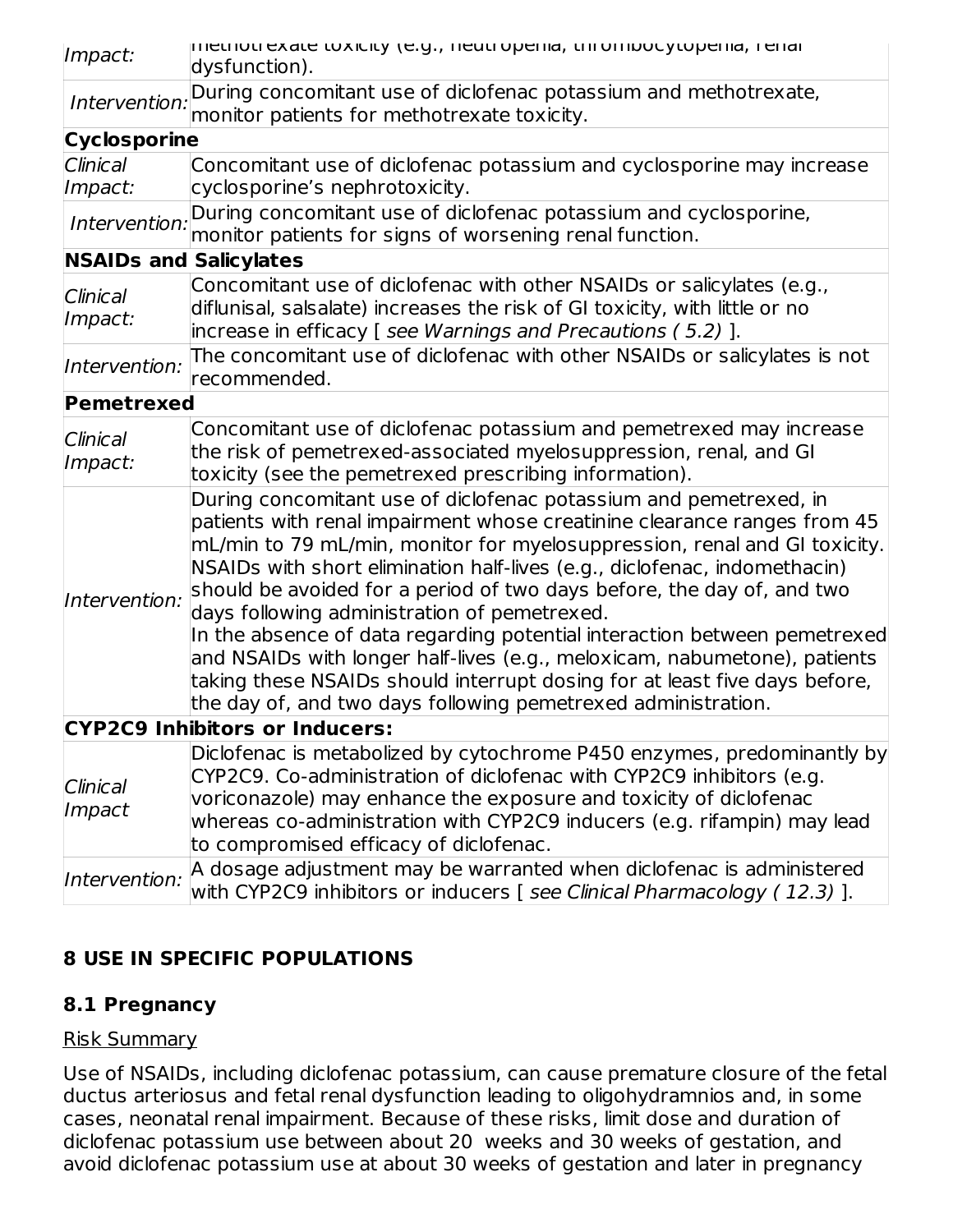## (see Clinical Considerations, Data).

## Premature Closure of Fetal Ductus Arteriosus

Use of NSAIDs, including diclofenac potassium, at about 30 weeks gestation or later in pregnancy increases the risk of premature closure of the fetal ductus arteriosus.

## Oligohydramnios/Neonatal Renal Impairment

Use of NSAIDs at about 20 weeks gestation or later in pregnancy has been associated with cases of fetal renal dysfunction leading to oligohydramnios, and in some cases, neonatal renal impairment.

Data from observational studies regarding other potential embryofetal risks of NSAID use in women in the first or second trimesters of pregnancy are inconclusive.

In animal reproduction studies, no evidence of malformations was observed in mice, rats, and rabbits given diclofenac during the period of organogenesis at doses up to approximately 1, 1, and 2 times, respectively, the maximum recommended human dose (MRHD) of diclofenac potassium, despite the presence of maternal and fetal toxicity at these doses. In published studies, administration of clinically relevant doses of diclofenac to pregnant rats produced adverse effects on brain, kidney, and testicular development [see Data]. Based on animal data, prostaglandins have been shown to have an important role in endometrial vascular permeability, blastocyst implantation, and decidualization. In animal studies, administration of prostaglandin synthesis inhibitors such as diclofenac, resulted in increased pre- and post-implantation loss. Prostaglandins also have been shown to have an important role in fetal kidney development. In published animal studies, prostaglandin synthesis inhibitors have been reported to impair kidney development when administered at clinically relevant doses.

The estimated background risk of major birth defects and miscarriage for the indicated population(s) is unknown. All pregnancies have a background risk of birth defect, loss, or other adverse outcomes. In the U.S. general population, the estimated background risk of major birth defects and miscarriage in clinically recognized pregnancies is 2% to 4% and 15% to 20%, respectively.

## Clinical Considerations

## Fetal/Neonatal Adverse Reactions

Premature Closure of Fetal Ductus Arteriosus:

Avoid use of NSAIDs in women at about 30 weeks gestation and later in pregnancy, because NSAIDs, including diclofenac potassium, can cause premature closure of the fetal ductus arteriosus (see Data).

## Oligohydramnios/Neonatal Renal Impairment:

If an NSAID is necessary at about 20 weeks gestation or later in pregnancy, limit the use to the lowest dose and shortest duration possible. If diclofenac potassium treatment extends beyond 48 hours, consider monitoring with ultrasound for oligohydramnios. If oligohydramnios occurs, discontinue diclofenac potassium and follow up according to clinical practice (see Data).

## Labor or Delivery

There are no studies on the effects of diclofenac potassium during labor or delivery. In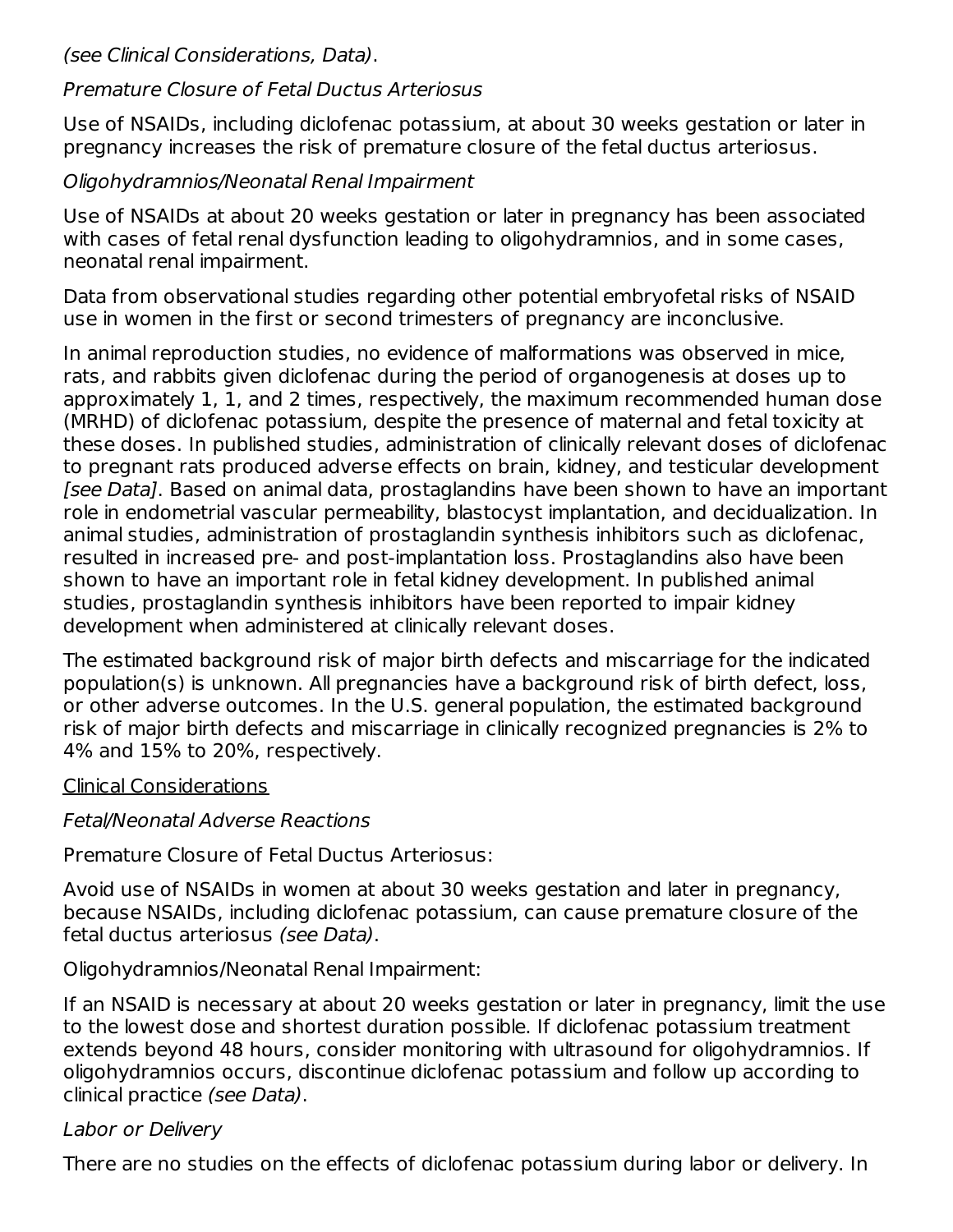animal studies, NSAIDS, including diclofenac, inhibit prostaglandin synthesis, cause delayed parturition, and increase the incidence of stillbirth.

Data

## Human Data

Premature Closure of Fetal Ductus Arteriosus:

Published literature reports that the use of NSAIDs at about 30 weeks of gestation and later in pregnancy may cause premature closure of the fetal ductus arteriosus.

Oligohydramnios/Neonatal Renal Impairment:

Published studies and postmarketing reports describe maternal NSAID use at about 20 weeks gestation or later in pregnancy associated with fetal renal dysfunction leading to oligohydramnios, and in some cases, neonatal renal impairment. These adverse outcomes are seen, on average, after days to weeks of treatment, although oligohydramnios has been infrequently reported as soon as 48 hours after NSAID initiation. In many cases, but not all, the decrease in amniotic fluid was transient and reversible with cessation of the drug. There have been a limited number of case reports of maternal NSAID use and neonatal renal dysfunction without oligohydramnios, some of which were irreversible. Some cases of neonatal renal dysfunction required treatment with invasive procedures, such as exchange transfusion or dialysis.

Methodological limitations of these postmarketing studies and reports include lack of a control group; limited information regarding dose, duration, and timing of drug exposure; and concomitant use of other medications. These limitations preclude establishing a reliable estimate of the risk of adverse fetal and neonatal outcomes with maternal NSAID use. Because the published safety data on neonatal outcomes involved mostly preterm infants, the generalizability of certain reported risks to the full-term infant exposed to NSAIDs through maternal use is uncertain.

Diclofenac has been shown to cross the placental barrier in humans.

# Animal data

Reproductive and developmental studies in animals demonstrated that diclofenac sodium administration during organogenesis did not produce malformations despite the induction of maternal toxicity and fetal toxicity in mice at oral doses up to 20 mg/kg/day (approximately equivalent to the maximum recommended human dose [MRHD] of diclofenac potassium, 100 mg/day, based on body surface area (BSA) comparison), and in rats and rabbits at oral doses up to 10 mg/kg/day (approximately 1 and 2 times, respectively, the MRHD based on BSA comparison).

In a study in which pregnant rats were orally administered 2 mg/kg or 4 mg/kg diclofenac (0.2 times and 0.4 times the MRHD based on BSA comparison) from Gestation Day 15 through Lactation Day 21, significant maternal toxicity (peritonitis, mortality) was noted. These maternally toxic doses were associated with dystocia, prolonged gestation, reduced fetal weights and growth, and reduced fetal survival. Diclofenac has been shown to cross the placental barrier in mice and rats.

In published studies, diclofenac administration to pregnant rats prolonged gestation and produced liver toxicity and neuronal loss in offspring (1 mg/kg, IP; 0.1 times the MRHD based on BSA comparison), impaired nephrogenesis in the kidney (3.6 mg/kg, IP; 0.3 times the MRHD based on BSA comparison), and caused adverse effects on the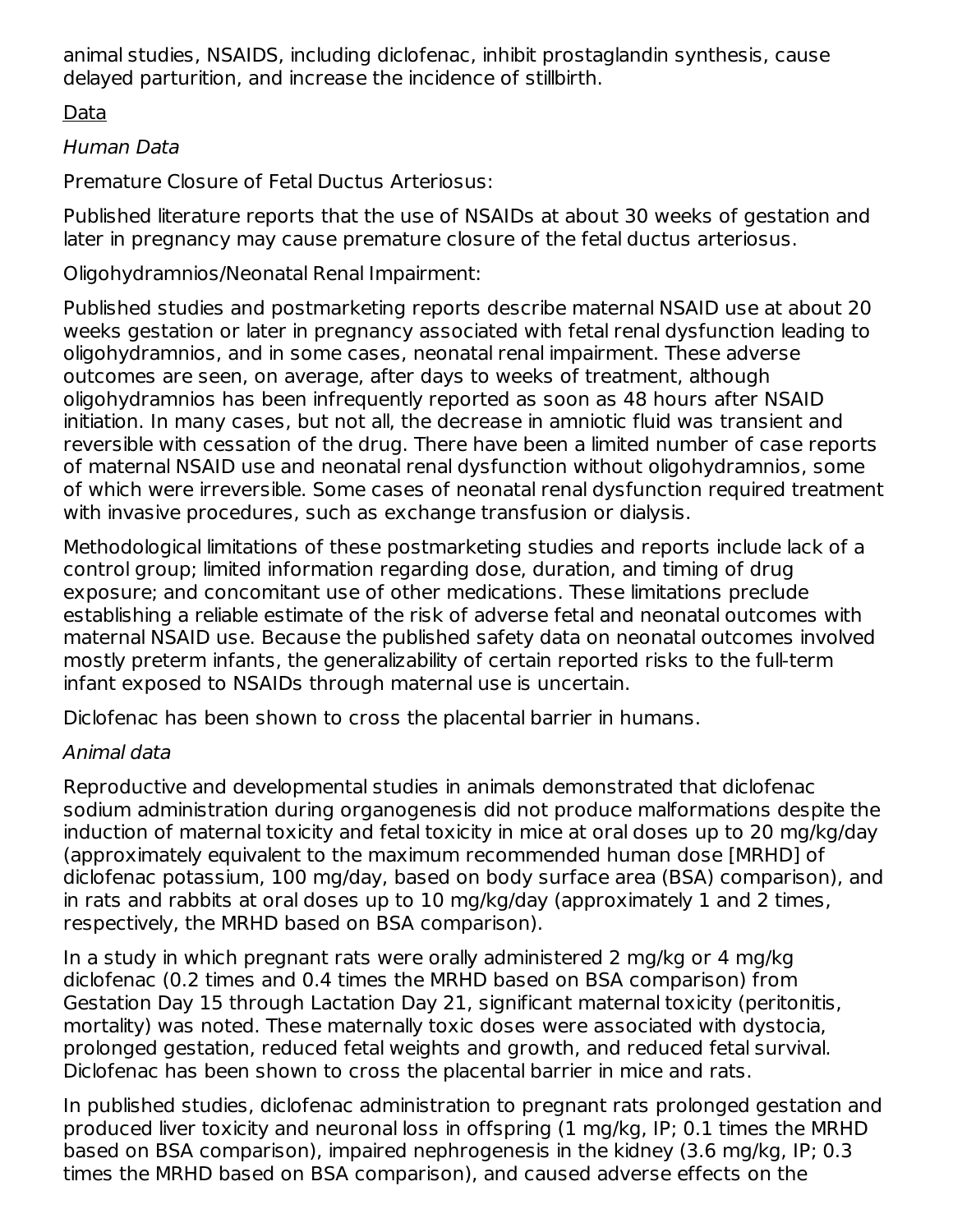developing testes (6.1 mg/kg, PO; 0.6 times the MRHD based on BSA comparison).

# **8.2 Lactation**

## Risk Summary

Data from published literature reports with oral preparations of diclofenac indicate the presence of diclofenac in small amounts human milk (see Data). There are no data on the effects on the breastfed infant, or the effects on milk production. The developmental and health benefits of breastfeeding should be considered along with the mother's clinical need for diclofenac potassium and any potential adverse effects on the breastfed infant from the diclofenac potassium or from the underlying maternal condition.

## Data

One woman treated orally with a diclofenac salt, 150 mg/day, had a milk diclofenac level of 100 mcg/L, equivalent to an infant dose of about 0.03 mg/kg/day. Diclofenac was not detectable in breast milk in 12 women using diclofenac (after either 100 mg/day orally for 7 days or a single 50 mg intramuscular dose administered in the immediate postpartum period).

## **8.3 Females and Males of Reproductive Potential**

Infertility

## Females

Based on the mechanism of action, the use of prostaglandin-mediated NSAIDs, including diclofenac potassium, may delay or prevent rupture of ovarian follicles, which has been associated with reversible infertility in some women [ see Clinical Pharmacology (12.1) ]. Published animal studies have shown that administration of prostaglandin synthesis inhibitors has the potential to disrupt prostaglandin-mediated follicular rupture required for ovulation. Small studies in women treated with NSAIDs have also shown a reversible delay in ovulation. Consider withdrawal of NSAIDs, including diclofenac potassium, in women who have difficulties conceiving or who are undergoing investigation of infertility.

## Males

Published studies in adult male rodents report that diclofenac, at clinically relevant doses, can produce adverse effects on male reproductive tissues. The impact of these findings on male fertility is not clear [ See Nonclinical Toxicology (13.1)].

# **8.4 Pediatric Use**

The safety and effectiveness of diclofenac potassium in patients less than 12 years of age have not been established.

Pediatric use information is approved for Assertio Therapeutics Inc's ZIPSOR (diclofenac potassium) Capsules. However, due to Assertio Therapeutics Inc's marketing exclusivity rights, this drug product is not labeled with that information.

# **8.5 Geriatric Use**

Elderly patients, compared to younger patients, are at greater risk for NSAID-associated serious cardiovascular, gastrointestinal, and/or renal adverse reactions. If the anticipated benefit for the elderly patient outweighs these potential risks, start dosing at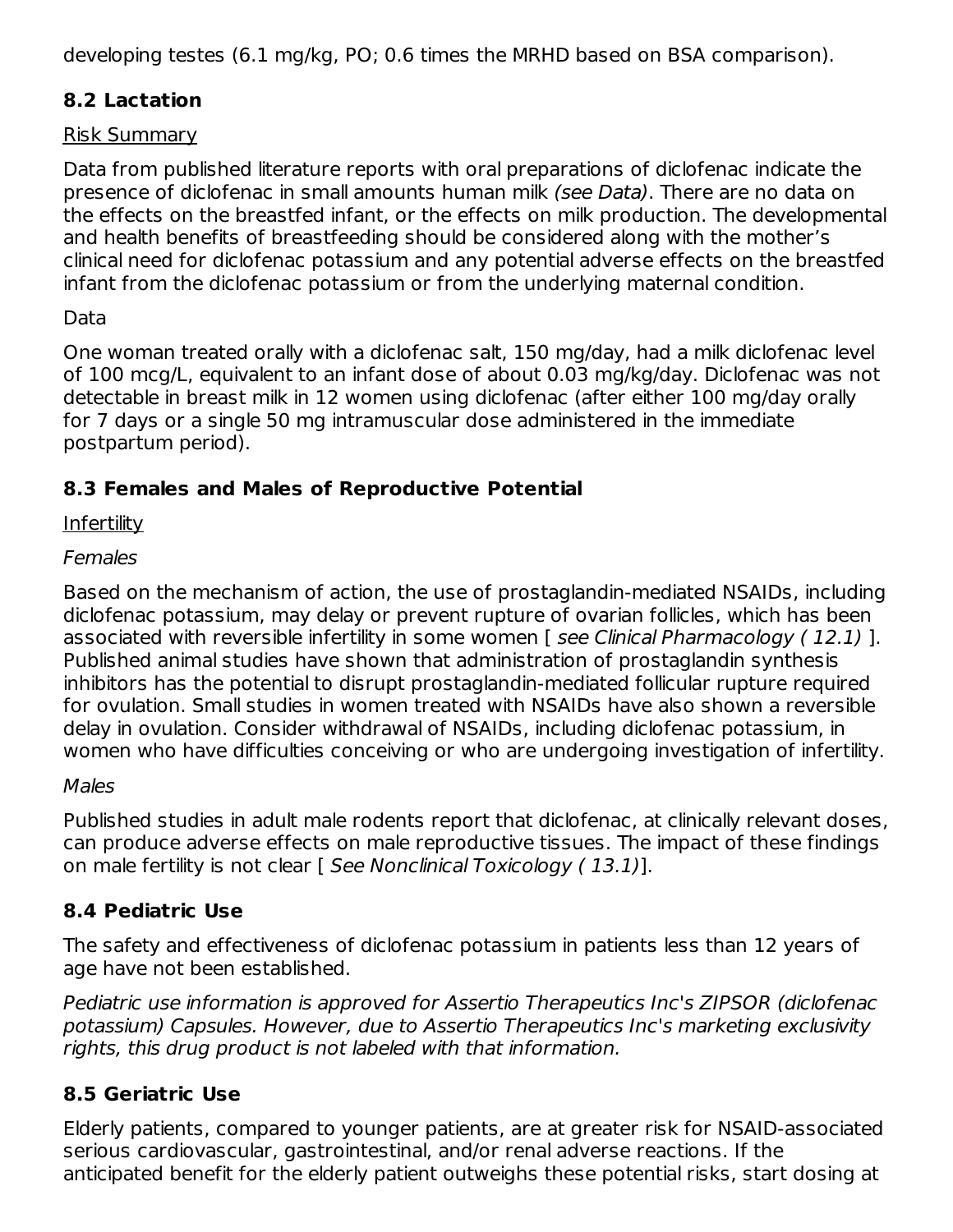the low end of the dosing range, and monitor patients for adverse effects [ see Warnings and Precautions ( 5.1, 5.2, 5.3, 5.6, 5.13)].

Diclofenac is known to be substantially excreted by the kidney, and the risk of adverse reactions to this drug may be greater in patients with impaired renal function. Because elderly patients are more likely to have decreased renal function, care should be taken in dose selection, and it may be useful to monitor renal function.

## **10 OVERDOSAGE**

Symptoms following acute NSAID overdosages have been typically limited to lethargy, drowsiness, nausea, vomiting, and epigastric pain, which have been generally reversible with supportive care. Gastrointestinal bleeding has occurred. Hypertension, acute renal failure, respiratory depression, and coma have occurred, but were rare [see Warnings] and Precautions ( 5.1, 5.2, 5.4, 5.6) ].

Manage patients with symptomatic and supportive care following an NSAID overdosage. There are no specific antidotes. Consider emesis and/or activated charcoal (60 to 100 grams in adults, 1 to 2 grams per kg of body weight in pediatric patients) and/or osmotic cathartic in symptomatic patients seen within four hours of ingestion or in patients with a large overdosage (5 to 10 times the recommended dosage). Forced diuresis, alkalinization of urine, hemodialysis, or hemoperfusion may not be useful due to high protein binding.

For additional information about overdosage treatment contact a poison control center (1-800-222-1222).

# **11 DESCRIPTION**

Diclofenac potassium capsules are a nonsteroidal anti-inflammatory drug, available as liquid-filled capsules of 25 mg for oral administration. Diclofenac potassium, USP is a white to slightly yellowish crystalline powder. It is sparingly soluble in water at 25°C. The chemical name is 2-[(2,6-dichlorophenyl) amino] benzeneacetic acid monopotassium salt. The molecular weight is 334.24. Its molecular formula is C  $_{\rm 14}$ H  $_{\rm 10}$ Cl  $_{\rm 2}$ NKO  $_{\rm 2}$ , and it has the following chemical structure.



The inactive ingredients in diclofenac potassium capsules include: lactic acid, polyethylene glycol, polysorbate 80, povidone, and water. The capsule shells contain bovine hydrolyzed collagen, gelatin, lecithin, medium chain triglycerides, sorbitans, sorbitol, and water. The capsules are printed with black ink composed of black iron oxide, polyvinyl acetate phthalate, polyethylene glycol and propylene glycol.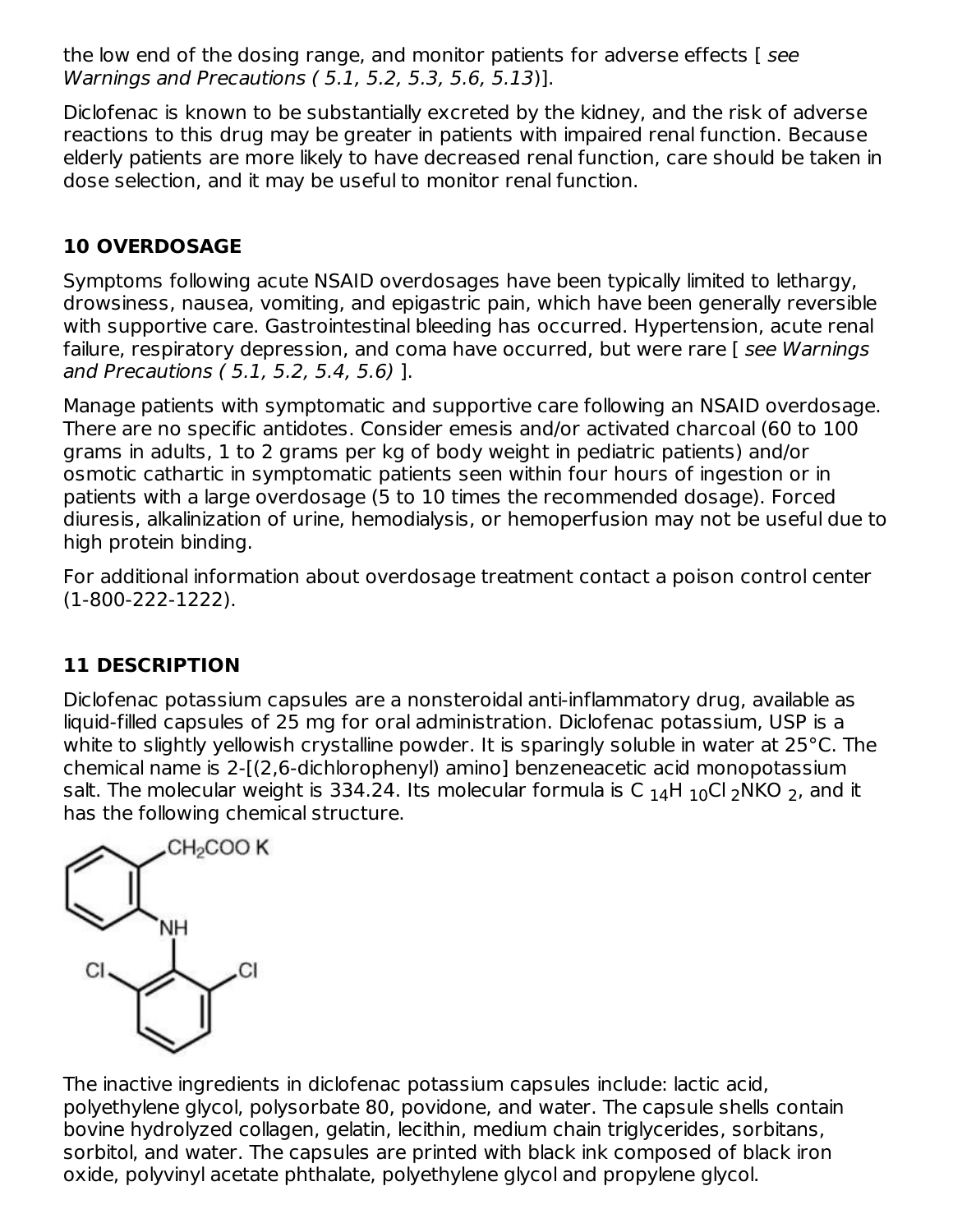# **12 CLINICAL PHARMACOLOGY**

## **12.1 Mechanism of Action**

Diclofenac has analgesic, anti-inflammatory, and antipyretic properties.

The mechanism of action of diclofenac potassium, like that of other NSAIDs, is not completely understood but involves inhibition of cyclooxygenase (COX-1 and COX-2).

Diclofenac is a potent inhibitor of prostaglandin synthesis in vitro. Diclofenac concentrations reached during therapy have produced in vivo effects. Prostaglandins sensitize afferent nerves and potentiate the action of bradykinin in inducing pain in animal models. Prostaglandins are mediators of inflammation. Because diclofenac is an inhibitor of prostaglandin synthesis, its mode of action may be due to a decrease of prostaglandins in peripheral tissues.

## **12.3 Pharmacokinetics**

The pharmacokinetics of diclofenac potassium was assessed in 24 healthy, normal adult volunteers who received 25 mg diclofenac potassium under fasting conditions. The mean pharmacokinetic parameters for diclofenac potassium are shown in Table 4.

| <b>PK Parameter</b>        | <b>Number of Subjects</b> | Mean $\pm$ Standard Deviation |
|----------------------------|---------------------------|-------------------------------|
| T $_{\text{max}}$ (hr)     | 24                        | $0.47 \pm 0.17$               |
| Terminal Half-life (hr)    | 24                        | $1.07 \pm 0.29$               |
| C $_{\text{max}}$ (ng/mL)  | 24                        | $1087 \pm 419$                |
| AUC $(0-\infty)$ (ng·h/mL) | 24                        | $597 \pm 151$                 |

## **Table 4 Mean Pharmacokinetics of Diclofenac Potassium in Adults**

## **Absorption**

Diclofenac is 100% absorbed after oral administration compared to IV administration as measured by urine recovery. However, due to first-pass metabolism, only about 50% of the absorbed dose is systemically available. After repeated oral administration, no accumulation of diclofenac in plasma occurred.

The extent of diclofenac absorption is not significantly affected when diclofenac potassium is taken with food. However, the rate of absorption is reduced by food, as indicated by a two-fold increase of T  $_{\sf max}$  and a 47% decrease in C  $_{\sf max}$ .

## **Distribution**

The apparent volume of distribution (V/F) of diclofenac potassium is 1.3 L/kg.

Diclofenac is more than 99% bound to human serum proteins, primarily to albumin. Serum protein binding is constant over the concentration range (0.15 mcg/mL to 105 mcg/mL) achieved with recommended doses.

Diclofenac has been shown to cross the placental barrier in humans.

Diclofenac diffuses into and out of the synovial fluid. Diffusion into the joint occurs when plasma levels are higher than those in the synovial fluid, after which the process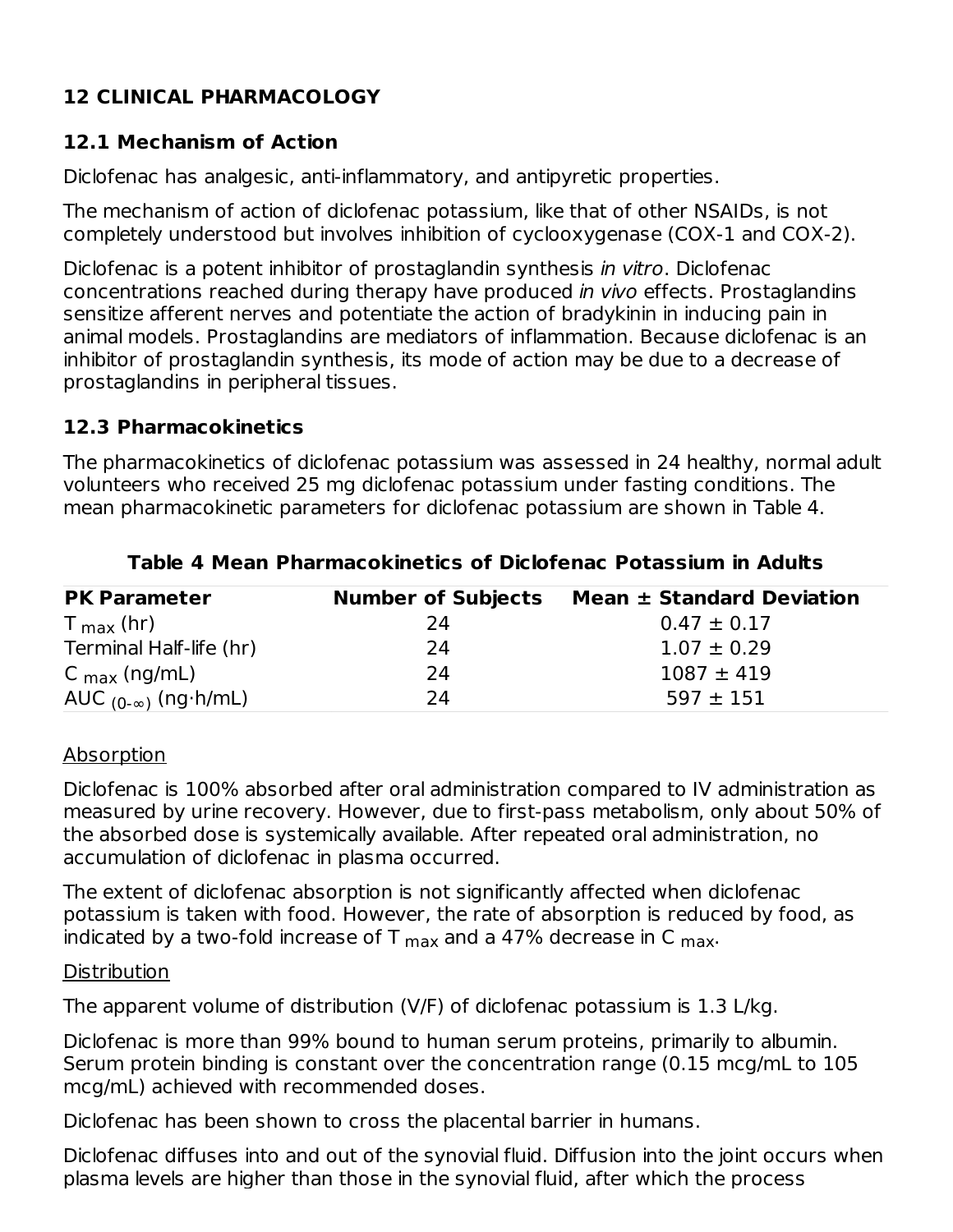plasma levels are higher than those in the synovial fluid, after which the process reverses and synovial fluid levels are higher than plasma levels. It is not known whether diffusion into the joint plays a role in the effectiveness of diclofenac.

## **Elimination**

## Metabolism

Five diclofenac metabolites have been identified in human plasma and urine. The metabolites include 4'-hydroxy-, 5-hydroxy-, 3'-hydroxy-, 4',5-dihydroxy- and 3' hydroxy-4'-methoxy diclofenac. The major diclofenac metabolite, 4'-hydroxy-diclofenac, has very weak pharmacologic activity. The formation of 4'-hydroxy diclofenac is primarily mediated by CPY2C9. Both diclofenac and its oxidative metabolites undergo glucuronidation or sulfation followed by biliary excretion. Acylglucuronidation mediated by UGT2B7 and oxidation mediated by CPY2C8 may also play a role in diclofenac metabolism. CYP3A4 is responsible for the formation of minor metabolites, 5-hydroxy and 3'-hydroxy- diclofenac. In patients with renal dysfunction, peak concentrations of metabolites 4'-hydroxy-and 5-hydroxy-diclofenac were approximately 50% and 4% of the parent compound after single oral dosing compared to 27% and 1% in normal healthy subjects.

## Excretion

Diclofenac is eliminated through metabolism and subsequent urinary and biliary excretion of the glucuronide and the sulfate conjugates of the metabolites. Little or no free unchanged diclofenac is excreted in the urine. Approximately 65% of the dose is excreted in the urine, and approximately 35% in the bile as conjugates of unchanged diclofenac plus metabolites. Because renal elimination is not a significant pathway of elimination for unchanged diclofenac, dosing adjustment in patients with mild to moderate renal dysfunction is not necessary. The terminal half-life of unchanged diclofenac is approximately 1 hour.

# Specific Populations

Race: Pharmacokinetic differences due to race have not been studied.

Hepatic Impairment: Hepatic metabolism accounts for almost 100% of diclofenac elimination. Therefore, in patients with hepatic impairment, start with the lowest dose and if efficacy is not achieved, consider use of an alternate product [see Warnings and Precautions ( 5.3) ].

Renal Impairment: Diclofenac pharmacokinetics has been investigated in subjects with renal insufficiency. In patients with renal impairment (inulin clearance 60 to 90, 30 to 60, and  $\lt$  30 mL/min; N = 6 in each group), AUC values and elimination rate were comparable to those in healthy subjects [ see Warnings and Precautions ( 5.6) ].

# Drug Interaction Studies

Aspirin: When NSAIDs were administered with aspirin, the protein binding of NSAIDs were reduced, although the clearance of free NSAID was not altered. The clinical significance of this interaction is not known. See Table 3 for clinically significant drug interactions of NSAIDs with aspirin  $\int$  see Drug Interactions (7) ].

Pediatric use information is approved for Assertio Therapeutics Inc's ZIPSOR (diclofenac potassium) Capsules. However, due to Assertio Therapeutics Inc's marketing exclusivity rights, this drug product is not labeled with that information.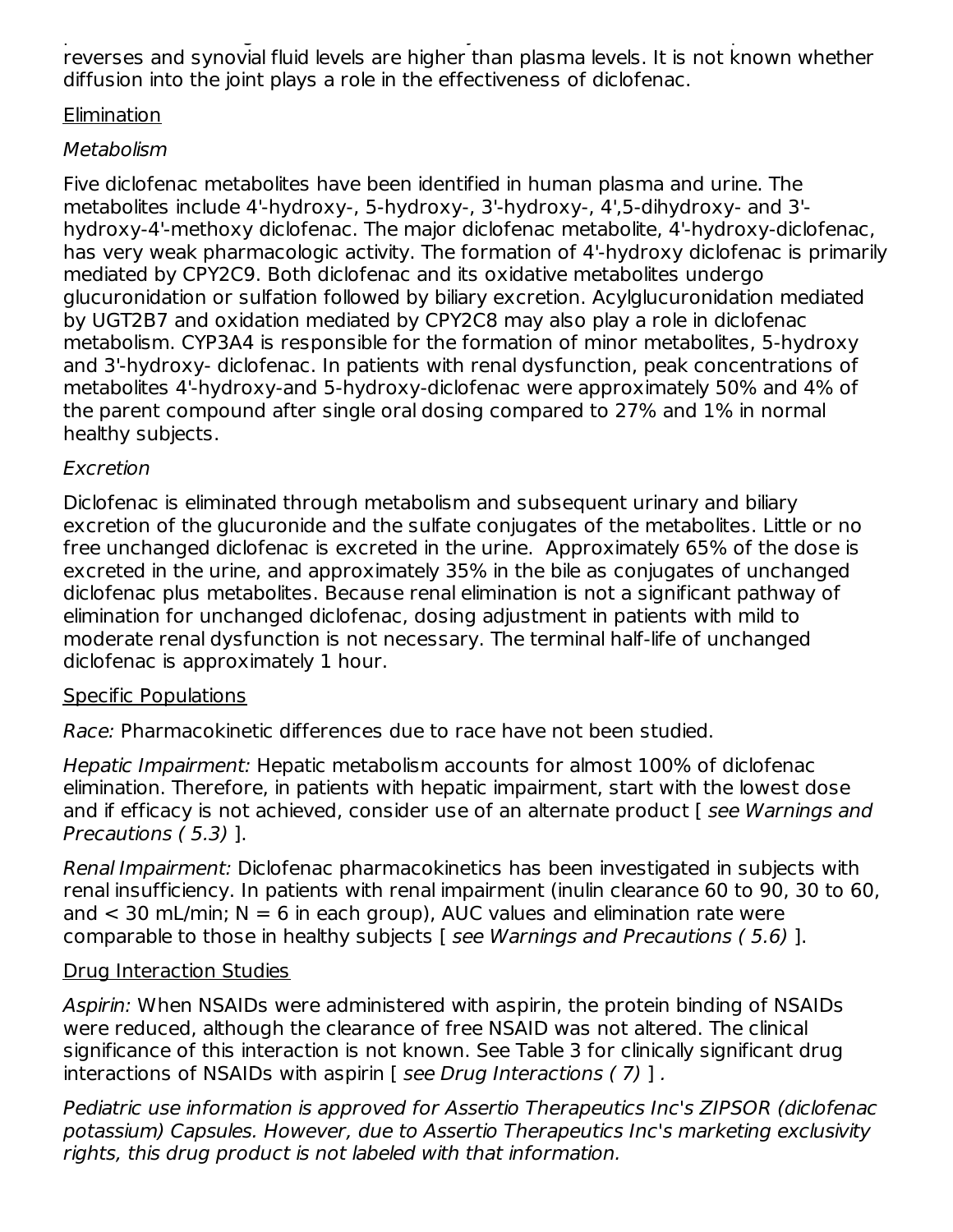## **13 NONCLINICAL TOXICOLOGY**

#### **13.1 Carcinogenesis, Mutagenesis, Impairment of Fertility**

#### Carcinogenesis

Long-term carcinogenicity studies in rats given diclofenac sodium up to 2 mg/kg/day (approximately 0.2 times the maximum recommended human dose (MRHD) of diclofenac potassium, 100 mg/day, based on body surface area (BSA) comparison) have revealed no significant increase in tumor incidence. A 2-year carcinogenicity study conducted in mice employing diclofenac sodium at doses up to 0.3 mg/kg/day (approximately 0.014 times the MRHD based on BSA comparison) in males and 1 mg/kg/day (approximately 0.04 times the MRHD based on BSA comparison) in females did not reveal any oncogenic potential.

#### **Mutagenesis**

Diclofenac sodium did not show mutagenic activity in *in vitro* point mutation assays in mammalian (mouse lymphoma) and microbial (yeast, Ames) test systems and was nonmutagenic in several mammalian in vitro and in vivo tests, including dominant lethal and male germinal epithelial chromosomal aberration studies in Chinese hamsters.

#### Impairment of Fertility

Diclofenac sodium administered to male and female rats at 4 mg/kg/day (approximately 0.4 times the MRHD based on BSA comparison) did not affect fertility.

However, published studies report that treatment of adult male rats with diclofenac by the oral route at 10 mg/kg (1 times the MRHD based on BSA comparison) for 14 days and at 0.25 mg/kg (0.025 times the MRHD based on BSA comparison) for 30 days produced adverse effects on male reproductive hormones and testes.

## **14 CLINICAL STUDIES**

The efficacy of diclofenac potassium in adults was demonstrated in two multicenter, randomized, double-blind, placebo-controlled, parallel arm, multiple-dose clinical trials comparing diclofenac potassium 25 mg and placebo in patients with pain following bunionectomy with osteotomy. Once patients met the criteria for randomization (pain intensity  $\geq 4$  on a 0 to 10 numerical pain rating scale) they received their initial dose of study medication followed by a remedication dose when requested by the patient, and were then dosed every six hours over four days. Pain intensity was recorded at 3 hours and 6 hours postdose during the fixed dosing period. In Study 1, mean baseline pain intensity scores were 6.9 in the diclofenac potassium group (range: 4 to 10) and 7.3 in the placebo group (range: 4 to 10). In both studies, patients treated with diclofenac potassium had a lower mean pain intensity score over the 48-hour inpatient period following the first remedication dose (see Figure 1). The median time to onset of pain relief was less than one hour for diclofenac potassium 25 mg across the clinical trials.

The results were similar in Study 2.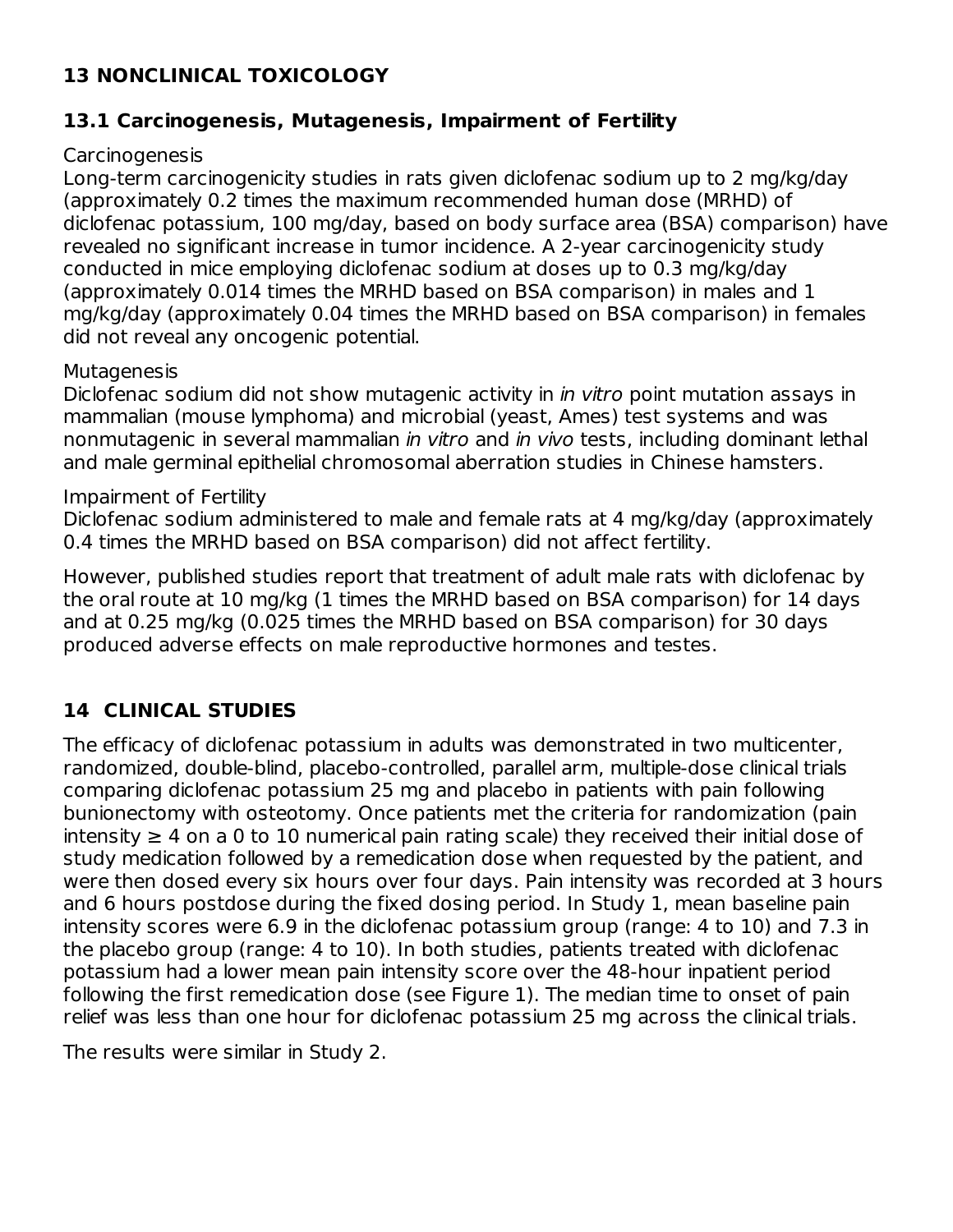

Figure 1 Mean Pain Intensity Scores at the Midpoint and End of Each Dose Interval in Postbunionectomy Pain Study 1

## **16 HOW SUPPLIED/STORAGE AND HANDLING**

Diclofenac potassium capsules 25 mg, are translucent, pale yellow, liquid-filled capsules printed with " **TV**" over " **9435**" in black ink supplied as:

NDC Number 0480-9435-89 Bottles of 120 Capsules

**Storage** 

Store at 20° to 25º C (68° to 77º F) [See USP Controlled Room Temperature].

Protect from moisture.

Dispense in tight container (USP).

## **17 PATIENT COUNSELING INFORMATION**

Advise the patient to read the FDA-approved patient labeling (Medication Guide) that accompanies each prescription dispensed. Inform patients, families, or their caregivers of the following information before initiating therapy with diclofenac potassium capsules and periodically during the course of ongoing therapy.

#### Cardiovascular Thrombotic Events

Advise patients to be alert for the symptoms of cardiovascular thrombotic events,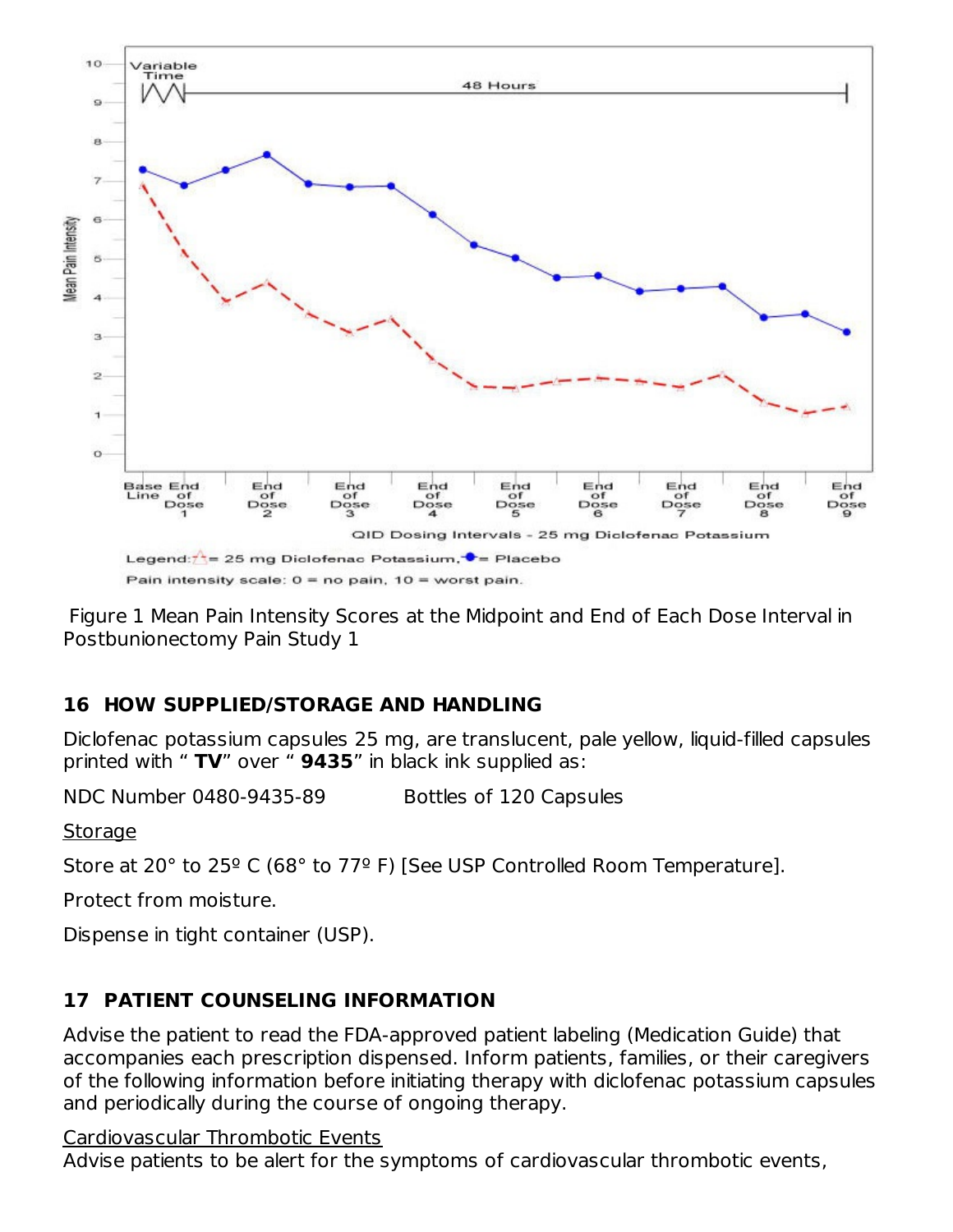including chest pain, shortness of breath, weakness, or slurring of speech, and to report any of these symptoms to their health care provider immediately [see Warnings] and Precautions ( 5.1) ].

## Gastrointestinal Bleeding, Ulceration, and Perforation

Advise patients to report symptoms of ulcerations and bleeding, including epigastric pain, dyspepsia, melena, and hematemesis to their health care provider. In the setting of concomitant use of low-dose aspirin for cardiac prophylaxis, inform patients of the increased risk for and the signs and symptoms of GI bleeding [ see Warnings and Precautions ( 5.2) ].

## **Hepatotoxicity**

Inform patients of the warning signs and symptoms of hepatotoxicity (e.g., nausea, fatigue, lethargy, pruritus, diarrhea, jaundice, right upper quadrant tenderness, and "flulike" symptoms). If these occur, instruct patients to stop diclofenac potassium capsules and seek immediate medical therapy [ see Warnings and Precautions ( 5.3) ].

## Heart Failure and Edema

Advise patients to be alert for the symptoms of congestive heart failure including shortness of breath, unexplained weight gain, or edema and to contact their healthcare provider if such symptoms occur [ see Warnings and Precautions ( 5.5) ].

## Anaphylactic Reactions

Inform patients of the signs of an anaphylactic reaction (e.g., difficulty breathing, swelling of the face or throat). Instruct patients to seek immediate emergency help if these occur [ see Contraindications ( 4) and Warnings and Precautions ( 5.7) ].

## Serious Skin Reactions, including DRESS

Advise patients to stop taking diclofenac potassium capsules immediately if they develop any type of rash or fever and to contact their healthcare provider as soon as possible [ see Warnings and Precautions ( 5.9, 5.10) ].

## Female Fertility

Advise females of reproductive potential who desire pregnancy that NSAIDs, including diclofenac potassium capsules, may be associated with a reversible delay in ovulation [ see Use in Specific Populations ( 8.3) ].

## Fetal Toxicity

Inform pregnant women to avoid use of diclofenac potassium capsules and other NSAIDs starting at 30 weeks gestation because of the risk of the premature closing of the fetal ductus arteriosus. If treatment with diclofenac potassium capsules is needed for a pregnant woman between about 20 weeks to 30 weeks gestation, advise her that she may need to be monitored for oligohydramnios if treatment continues for longer than 48 hours [ see Warnings and Precautions ( 5.11) and Use in Specific Populations ( 8.1) ].

## Avoid Concomitant Use of NSAIDs

Inform patients that the concomitant use of diclofenac potassium capsules with other NSAIDs or salicylates (e.g., diflunisal, salsalate) is not recommended due to the increased risk of gastrointestinal toxicity, and little or no increase in efficacy [ see Warnings and Precautions (5.2) and Drug Interactions (7) ]. Alert patients that NSAIDs may be present in "over the counter" medications for treatment of colds, fever, or insomnia.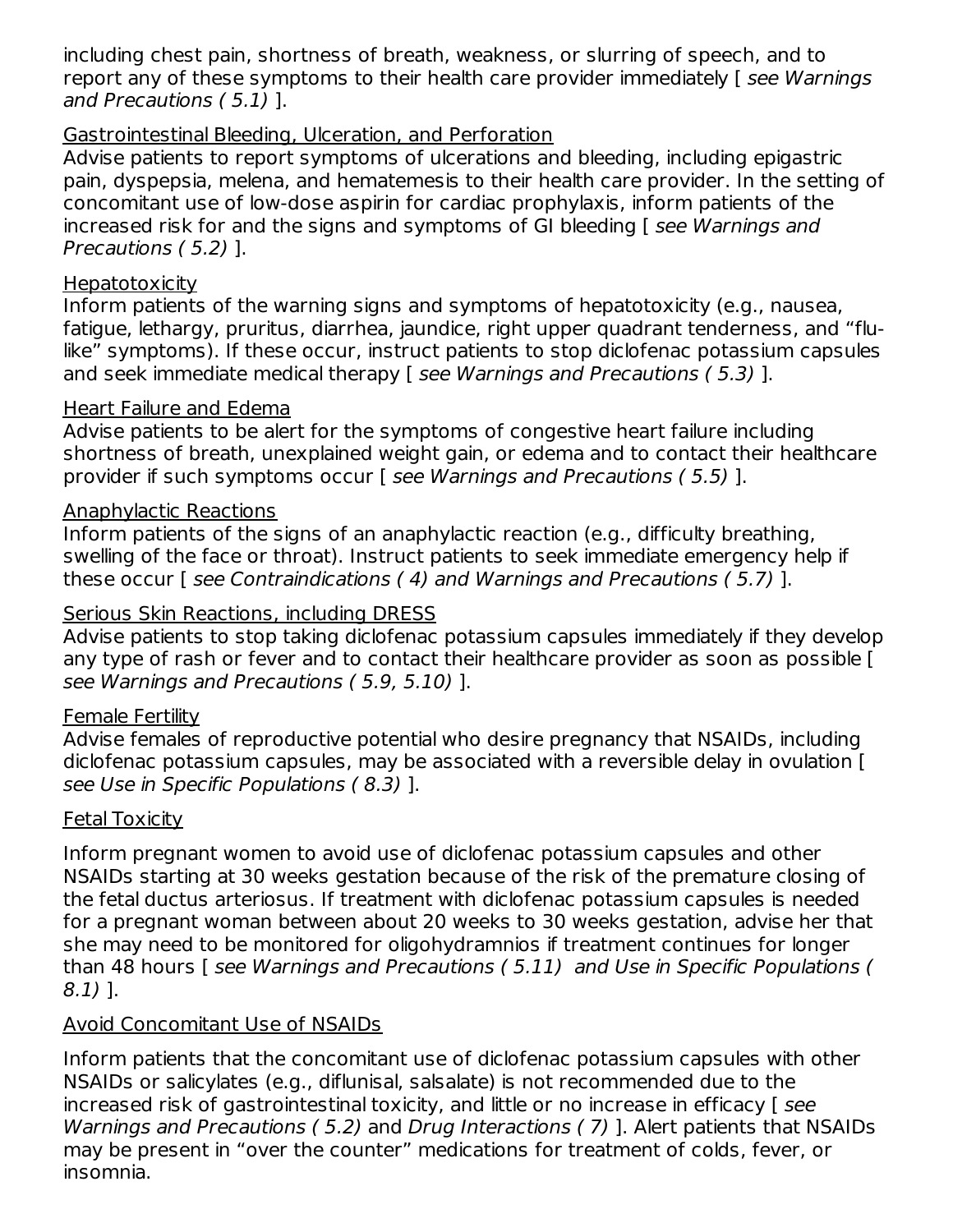#### Use of NSAIDs and Low-Dose Aspirin

Inform patients not to use low-dose aspirin concomitantly with diclofenac potassium capsules until they talk to their healthcare provider  $\lceil$  see Drug Interactions (7) ].

Manufactured for: Teva Pharmaceuticals Parsippany, NJ 07054

Made in USA

Rev. 9/2021

## **Medication Guide for Nonsteroidal Anti-inflammatory Drugs (NSAIDs)**

**What is the most important information I should know about medicines called Nonsteroidal Anti-inflammatory Drugs (NSAIDs)?**

## **NSAIDs can cause serious side effects, including:**

**Increased risk of a heart attack or stroke that can lead to death.** This risk may happen early in treatment and may increase:

o with increasing doses of NSAIDs

o with longer use of NSAIDs

**Do not take NSAIDs right before or after a heart surgery called a "coronary artery bypass graft (CABG)."**

**Avoid taking NSAIDs after a recent heart attack, unless your healthcare provider tells you to. You may have an increased risk of another heart attack if you take NSAIDs after a recent heart attack.**

**Increased risk of bleeding, ulcers, and tears (perforation) of the esophagus (tube leading from the mouth to the stomach), stomach and intestines:**

o anytime during use

o without warning symptoms

o that may cause death

## **The risk of getting an ulcer or bleeding increases with:**

o past history of stomach ulcers, or stomach or intestinal bleeding with use of NSAIDs

o taking medicines called "corticosteroids", "anticoagulants", "SSRIs", or "SNRIs"

- o increasing doses of NSAIDs
- o longer use of NSAIDs
- o smoking
- o drinking alcohol
- o older age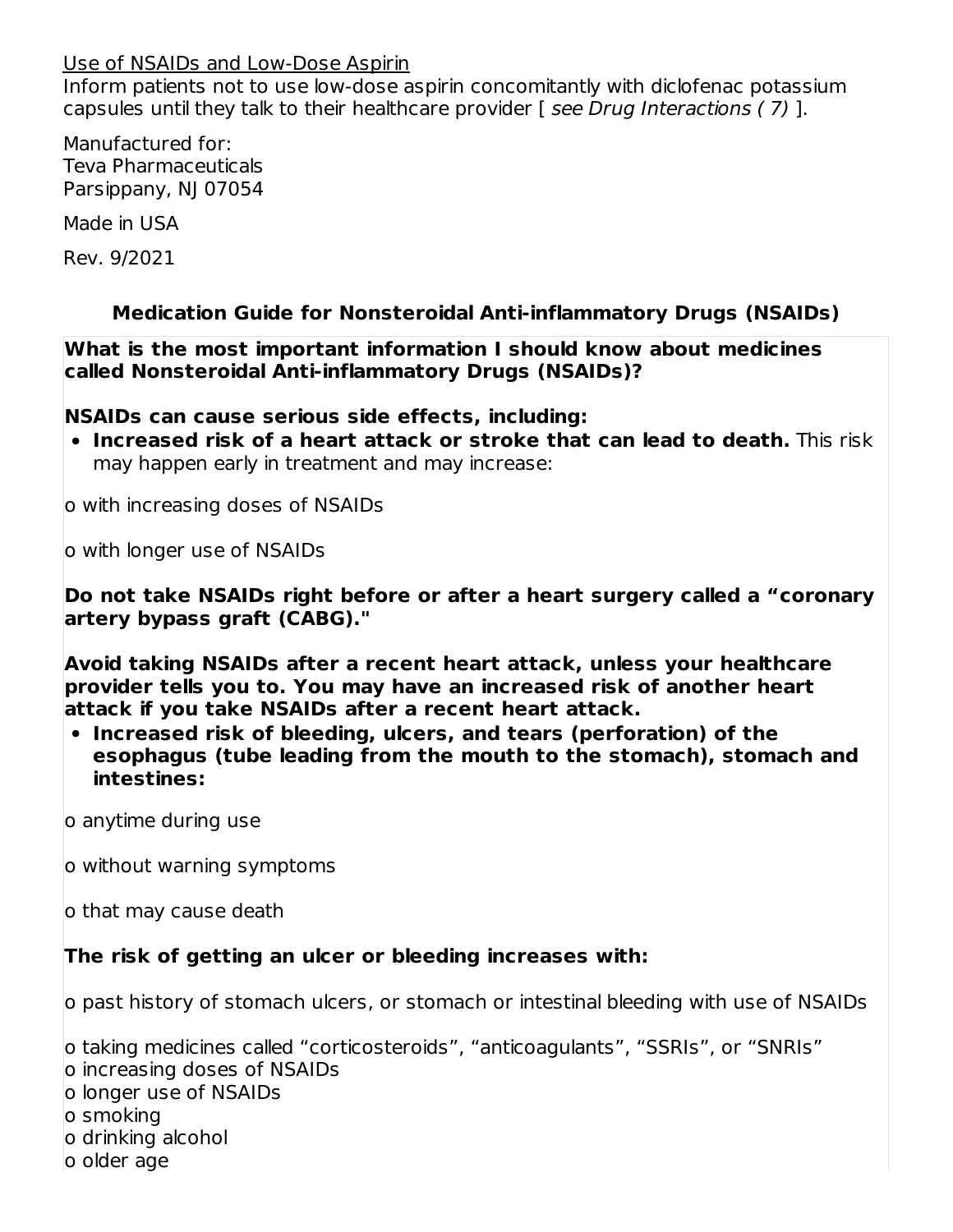o poor health o advanced liver disease o bleeding problems

# **NSAIDs should only be used:**

o exactly as prescribed

o at the lowest dose possible for your treatment

o for the shortest time needed

### **What are NSAIDs?**

NSAIDs are used to treat pain and redness, swelling, and heat (inflammation) from medical conditions such as different types of arthritis, menstrual cramps, and other types of short-term pain.

#### **Who should not take NSAIDs? Do not take NSAIDs:**

- if you have had an asthma attack, hives, or other allergic reaction with aspirin or any other NSAIDs.
- right before or after heart bypass surgery.

#### **Before taking NSAIDS, tell your healthcare provider about all of your medical conditions, including if you:**

- have liver or kidney problems
- have high blood pressure
- have asthma
- are pregnant or plan to become pregnant. Taking NSAIDs at about 20 weeks of pregnancy or later may harm your unborn baby. If you need to take NSAIDs for more than 2 days when you are between 20 weeks and 30 weeks of pregnancy, your healthcare provider may need to monitor the amount of fluid in your womb around your baby. **You should not take NSAIDs after about 30 weeks of pregnancy.**
- are breastfeeding or plan to breast feed.

**Tell your healthcare provider about all of the medicines you take, including prescription or over-the-counter medicines, vitamins or herbal supplements.** NSAIDs and some other medicines can interact with each other and cause serious side effects. **Do not start taking any new medicine without talking to your healthcare provider first.**

**What are the possible side effects of NSAIDs? NSAIDs can cause serious side effects, including:**

**See "What is the most important information I should know about medicines called Nonsteroidal Anti-inflammatory Drugs (NSAIDs)?"**

- new or worse high blood pressure
- heart failure
- liver problems including liver failure
- kidney problems including kidney failure
- low red blood cells (anemia)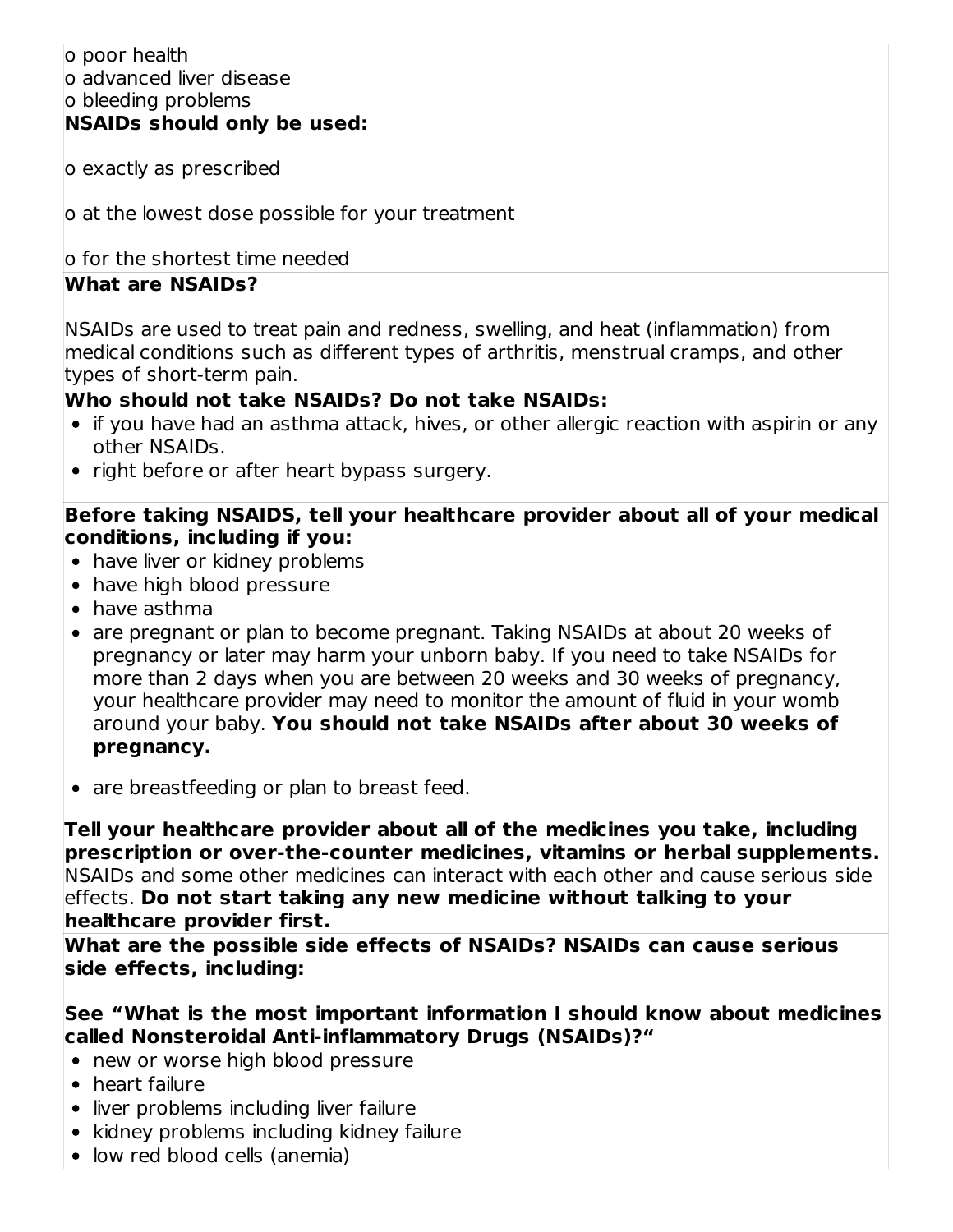- life-threatening skin reactions
- life-threatening allergic reactions
- **Other side effects of NSAIDs include:** stomach pain, constipation, diarrhea, gas, heartburn, nausea, vomiting, and dizziness.

# **Get emergency help right away if you get any of the following symptoms:**

- shortness of breath or trouble breathing
- chest pain
- weakness in one part or side of your body
- slurred speech
- swelling of the face or throat

## **Stop taking your NSAID and call your healthcare provider right away if you get any of the following symptoms:**

- nausea
- more tired or weaker than usual
- diarrhea
- $\bullet$  itching
- your skin or eyes look yellow
- indigestion or stomach pain
- flu-like symptoms
- vomit blood
- there is blood in your bowel movement or it is black and sticky like tar
- unusual weight gain
- skin rash or blisters with fever
- swelling of the arms, legs, hands and feet

**If you take too much of your NSAID, call your healthcare provider or get medical help right away.** These are not all the possible side effects of NSAIDs. For more information, ask your healthcare provider or pharmacist about NSAIDs. Call your doctor for medical advice about side effects. You may report side effects to FDA at 1-800-FDA-1088.

## **Other information about NSAIDs**

- Aspirin is an NSAID but it does not increase the chance of a heart attack. Aspirin can cause bleeding in the brain, stomach, and intestines. Aspirin can also cause ulcers in the stomach and intestines.
- Some NSAIDs are sold in lower doses without a prescription (over-the counter). Talk to your healthcare provider before using over-the-counter NSAIDs for more than 10 days.

## **General information about the safe and effective use of NSAIDs**

Medicines are sometimes prescribed for purposes other than those listed in a Medication Guide. Do not use NSAIDs for a condition for which it was not prescribed. Do not give NSAIDs to other people, even if they have the same symptoms that you have. It may harm them.

If you would like more information about NSAIDs, talk with your healthcare provider. You can ask your pharmacist or healthcare provider for information about NSAIDs that is written for health professionals.

Manufactured for: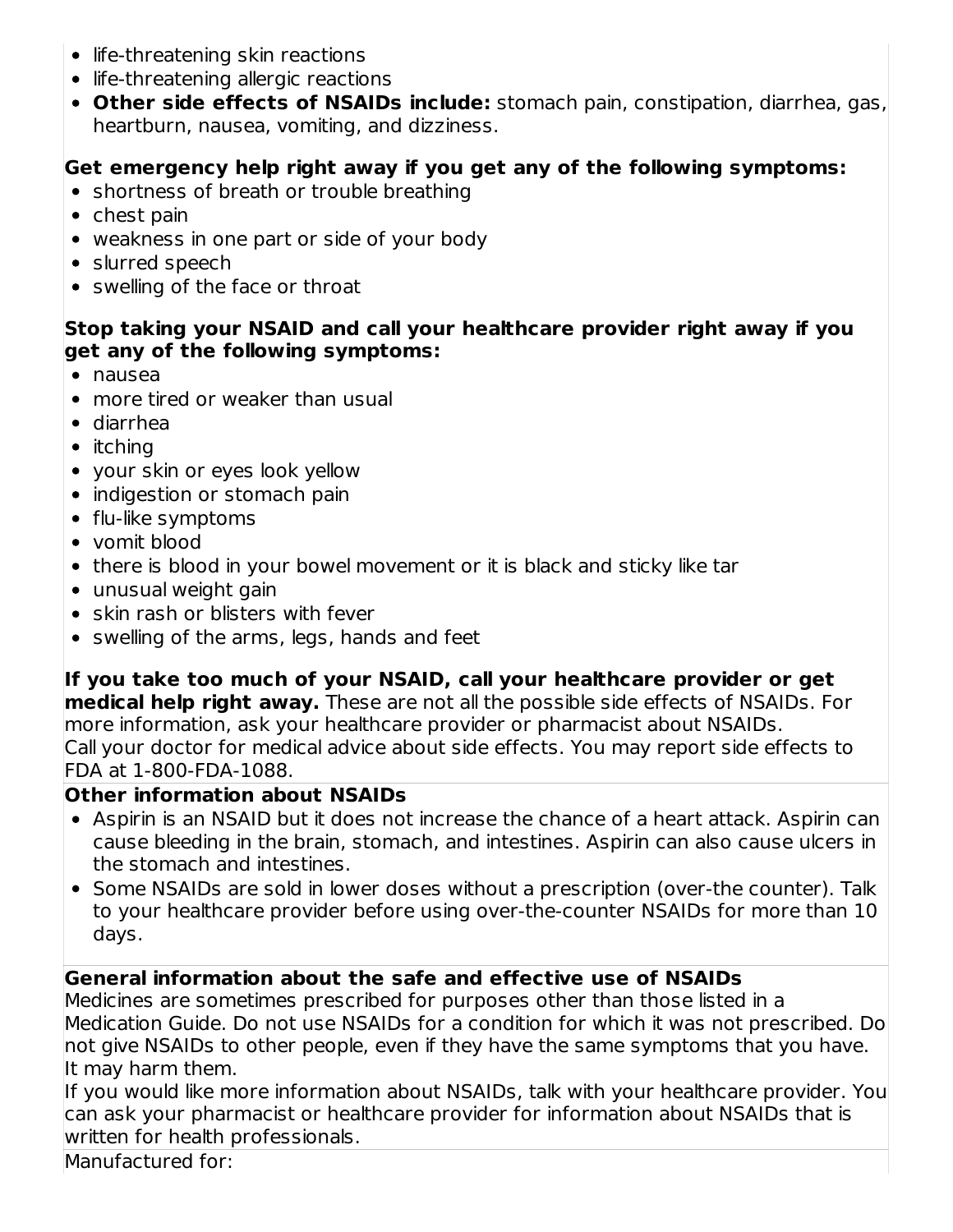Teva Pharmaceuticals

Parsippany, NJ 07054

Made in USA

For more information, call 1-888-235-BION

This Medication Guide has been approved by the U.S. Food and Drug Administration. Revised: September 2021

# **Principal Display Panel - Bottle Label – 25 mg**

# **NDC 0480-9435-89**

# **Diclofenac Potassium Capsules**

**25 mg**

# **PHARMACIST: PLEASE DISPENSE WITH ATTACHED MEDICATION GUIDE**

## **Rx only**

## **120 Liquid Filled Capsules**



| <b>DICLOFENAC POTASSIUM</b><br>diclofenac potassium capsule, liquid filled |                         |                           |               |  |  |  |
|----------------------------------------------------------------------------|-------------------------|---------------------------|---------------|--|--|--|
|                                                                            |                         |                           |               |  |  |  |
| <b>Product Information</b>                                                 |                         |                           |               |  |  |  |
| <b>Product Type</b>                                                        | HUMAN PRESCRIPTION DRUG | <b>Item Code (Source)</b> | NDC:0480-9435 |  |  |  |
| <b>Route of Administration</b>                                             | ORAL                    |                           |               |  |  |  |
|                                                                            |                         |                           |               |  |  |  |
|                                                                            |                         |                           |               |  |  |  |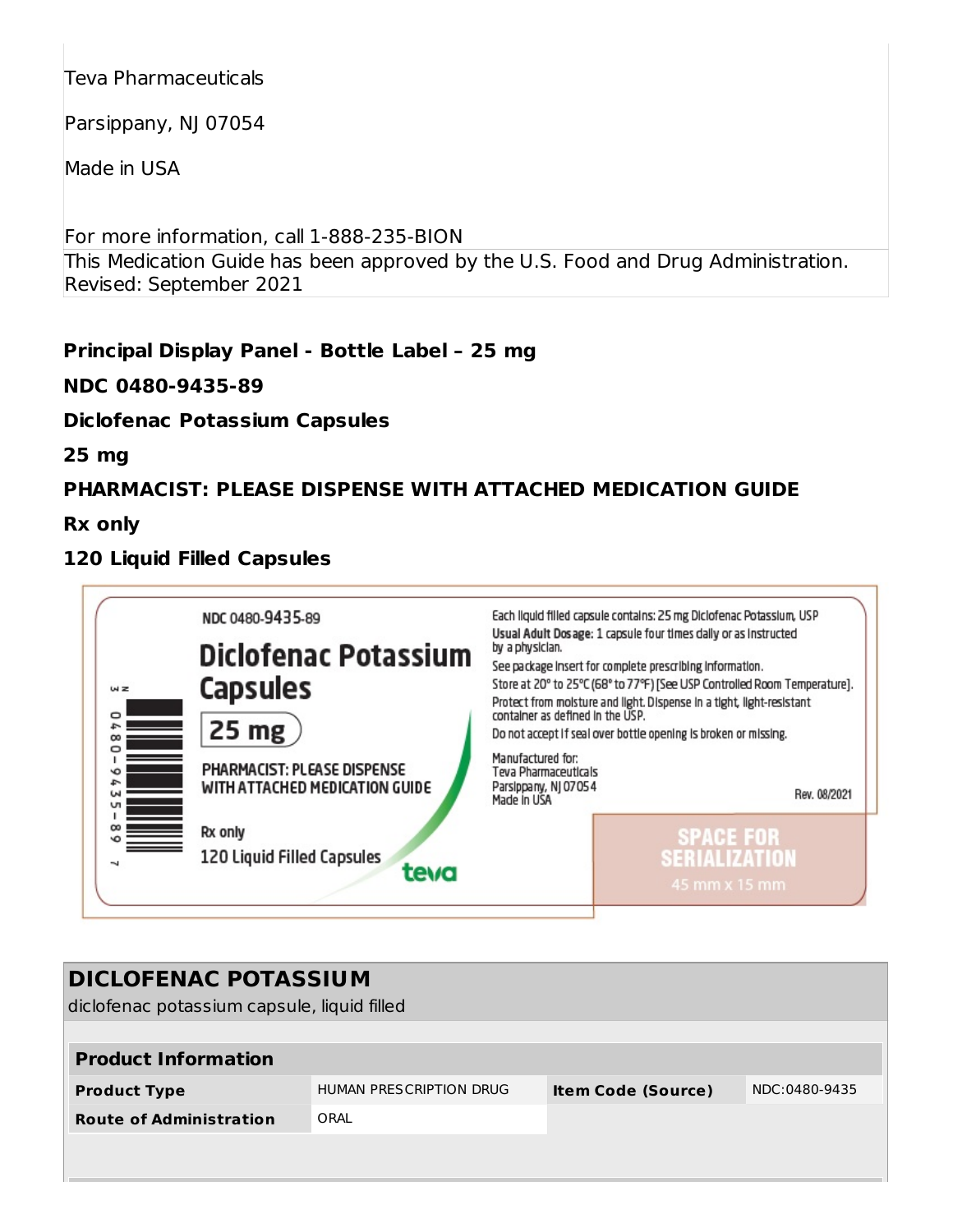|                                            |                                    | <b>Active Ingredient/Active Moiety</b>                                                                |              |                                       |                                     |  |
|--------------------------------------------|------------------------------------|-------------------------------------------------------------------------------------------------------|--------------|---------------------------------------|-------------------------------------|--|
|                                            |                                    | <b>Ingredient Name</b>                                                                                |              | <b>Basis of Strength Strength</b>     |                                     |  |
|                                            | UNII:144080L0L1)                   | <b>DICLOFENAC POTASSIUM (UNII: L4D5UA6CB4) (DICLOFENAC -</b><br><b>DICLOFENAC</b><br><b>POTASSIUM</b> |              |                                       | $25 \, mg$                          |  |
|                                            |                                    |                                                                                                       |              |                                       |                                     |  |
|                                            | <b>Inactive Ingredients</b>        |                                                                                                       |              |                                       |                                     |  |
|                                            |                                    | <b>Ingredient Name</b>                                                                                |              |                                       | <b>Strength</b>                     |  |
|                                            | LACTIC ACID (UNII: 33X04XA5AT)     |                                                                                                       |              |                                       |                                     |  |
|                                            |                                    | <b>POLYETHYLENE GLYCOL, UNSPECIFIED (UNII: 3WQ0SDWIA)</b>                                             |              |                                       |                                     |  |
|                                            |                                    | POLYSORBATE 80 (UNII: 60ZP39ZG8H)                                                                     |              |                                       |                                     |  |
|                                            | <b>POVIDONE</b> (UNII: FZ989GH94E) |                                                                                                       |              |                                       |                                     |  |
|                                            | <b>WATER (UNII: 059QF0KO0R)</b>    |                                                                                                       |              |                                       |                                     |  |
|                                            |                                    | HYDROLYSED BOVINE COLLAGEN (ENZYMATIC; 2000-5000 MW) (UNII: 5WE8P977RQ)                               |              |                                       |                                     |  |
|                                            | <b>GELATIN (UNII: 2G86QN327L)</b>  |                                                                                                       |              |                                       |                                     |  |
|                                            |                                    | <b>LECITHIN, SOYBEAN (UNII: 1DI56QDM62)</b>                                                           |              |                                       |                                     |  |
|                                            |                                    | MEDIUM-CHAIN TRIGLYCERIDES (UNII: C9H2L21V7U)                                                         |              |                                       |                                     |  |
|                                            | <b>SORBITAN (UNII: 6092ICV9RU)</b> |                                                                                                       |              |                                       |                                     |  |
|                                            | <b>SORBITOL (UNII: 506T60A25R)</b> |                                                                                                       |              |                                       |                                     |  |
|                                            |                                    | <b>FERROSOFERRIC OXIDE (UNII: XM0M87F357)</b>                                                         |              |                                       |                                     |  |
|                                            |                                    | <b>POLYVINYL ACETATE PHTHALATE (UNII: 58QVG85GW3)</b>                                                 |              |                                       |                                     |  |
| <b>PROPYLENE GLYCOL (UNII: 6DC9Q167V3)</b> |                                    |                                                                                                       |              |                                       |                                     |  |
|                                            |                                    |                                                                                                       |              |                                       |                                     |  |
|                                            | <b>Product Characteristics</b>     |                                                                                                       |              |                                       |                                     |  |
|                                            | Color                              | yellow (translucent)                                                                                  | <b>Score</b> |                                       | no score                            |  |
|                                            | <b>Shape</b>                       | CAPSULE (liquid-filled capsules)                                                                      | <b>Size</b>  |                                       | 15mm                                |  |
|                                            | <b>Flavor</b>                      |                                                                                                       |              | <b>Imprint Code</b>                   | TV;9435                             |  |
|                                            | <b>Contains</b>                    |                                                                                                       |              |                                       |                                     |  |
|                                            |                                    |                                                                                                       |              |                                       |                                     |  |
|                                            |                                    |                                                                                                       |              |                                       |                                     |  |
|                                            | <b>Packaging</b>                   |                                                                                                       |              |                                       |                                     |  |
| #                                          | <b>Item Code</b>                   | <b>Package Description</b>                                                                            |              | <b>Marketing Start</b><br><b>Date</b> | <b>Marketing End</b><br><b>Date</b> |  |
| $\mathbf{1}$                               | NDC:0480-9435-<br>89               | 120 in 1 BOTTLE; Type 0: Not a Combination<br>Product                                                 | 03/24/2022   |                                       |                                     |  |
|                                            |                                    |                                                                                                       |              |                                       |                                     |  |
| <b>Marketing Information</b>               |                                    |                                                                                                       |              |                                       |                                     |  |
|                                            | <b>Marketing</b><br>Category       | <b>Application Number or Monograph</b><br><b>Citation</b>                                             |              | <b>Marketing Start</b><br>Date        | <b>Marketing End</b><br>Date        |  |
|                                            | <b>ANDA</b>                        | ANDA204648                                                                                            | 03/24/2022   |                                       |                                     |  |
|                                            |                                    |                                                                                                       |              |                                       |                                     |  |

**Labeler -** TEVA PHARMACEUTICALS, INC. (022629579)

**Registrant -** Bionpharma Inc. (079637826)